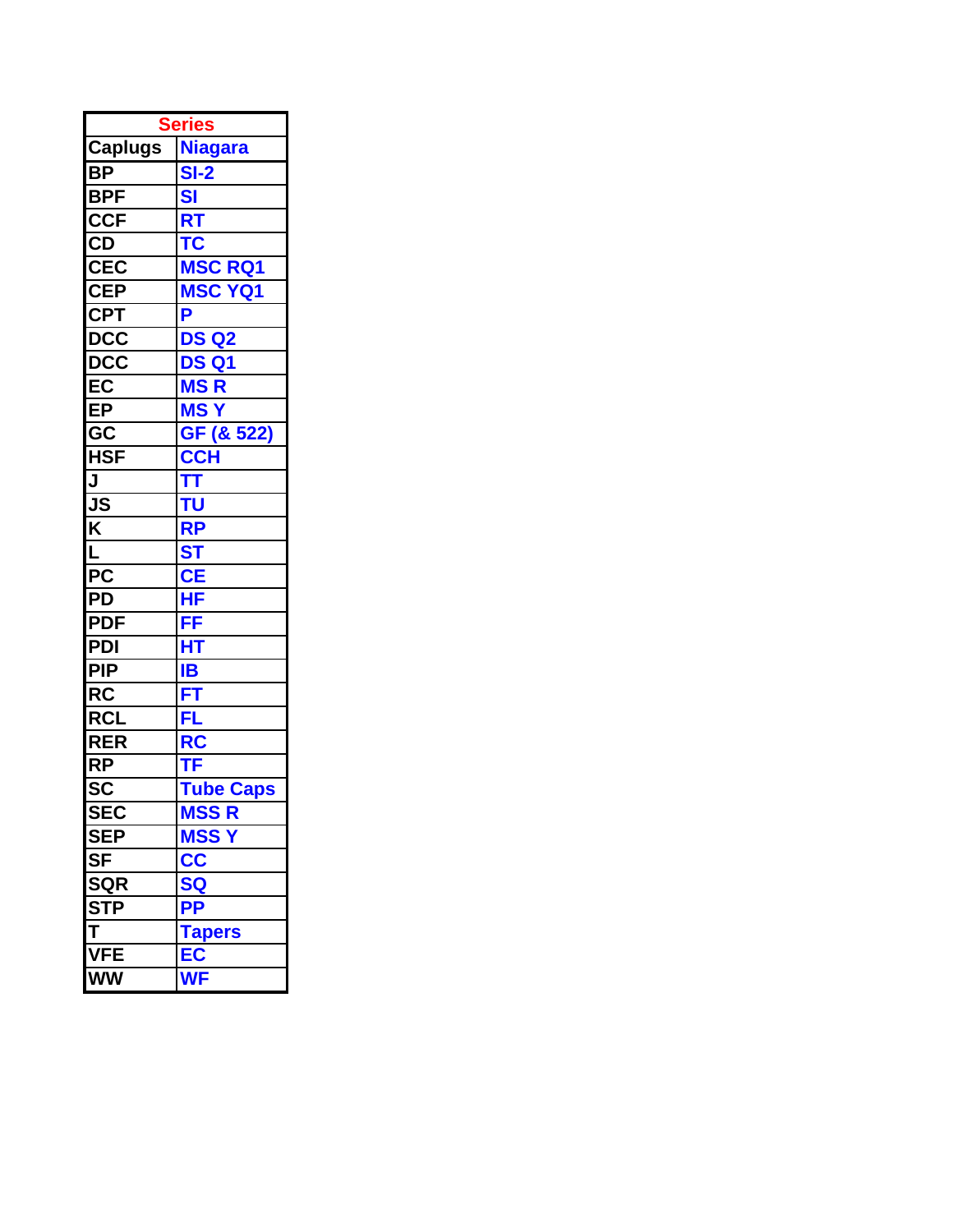### **CONSOLIDATED SERIES INFORMATION**

| <b>Emphasized Parts</b>                                | Caplugs BP series - Niagara SI-2 series |  |
|--------------------------------------------------------|-----------------------------------------|--|
| <b>BP SERIES BUTTON PLUGS WITH RECESSES-TYPE HEADS</b> |                                         |  |

BP-2 BP-2-1/2-5 SI 419-2 SI 421-2

| Caplug      |                            |                   |
|-------------|----------------------------|-------------------|
| No.         |                            |                   |
| BP-3/8      | <b>De-emphasized Parts</b> |                   |
| BP-1/2      | Non-Standard               | Recommended       |
| BP-1/2-4    | Part No.                   | Standard Part No. |
| BP-11/16    | SI 411-2                   | $BP-1/2$          |
| BP-3/4      | SI 412-2                   | BP-3/4            |
| BP-13/16    | SI 402-2                   | BP-13/16          |
| BP-7/8      | SI 438-2                   | <b>BP-7/8</b>     |
| BP-29/32    | SI 413-2                   | <b>BP-1</b>       |
| <b>BP-1</b> | SI 465-2                   | BP-1-3/32         |
| BP-1-1/16   | SI 410-2                   | BP-1-1/8          |
| BP-1-3/32   | SI 414-2                   | BP-1-1/4          |
| BP-1-1/8    | SI 415-2                   | BP-1-1/2          |
| BP-1-1/4    | SI 418-2                   | BP-1-5/8          |
| BP-1-5/16   | BP-1-3/4                   | SI 416-2          |
| BP-1-3/8    | SI 417-2                   | $BP-2$            |
| BP-1-1/2    | BP-2 1/2                   | SI-419-2          |
| BP-1-1/2-7  |                            |                   |
| SI 416-2    |                            |                   |
| BP-1-5/8    |                            |                   |
| BP-1-3/4-5  |                            |                   |
| BP-1-13/16  |                            |                   |
| BP-1-7/8    |                            |                   |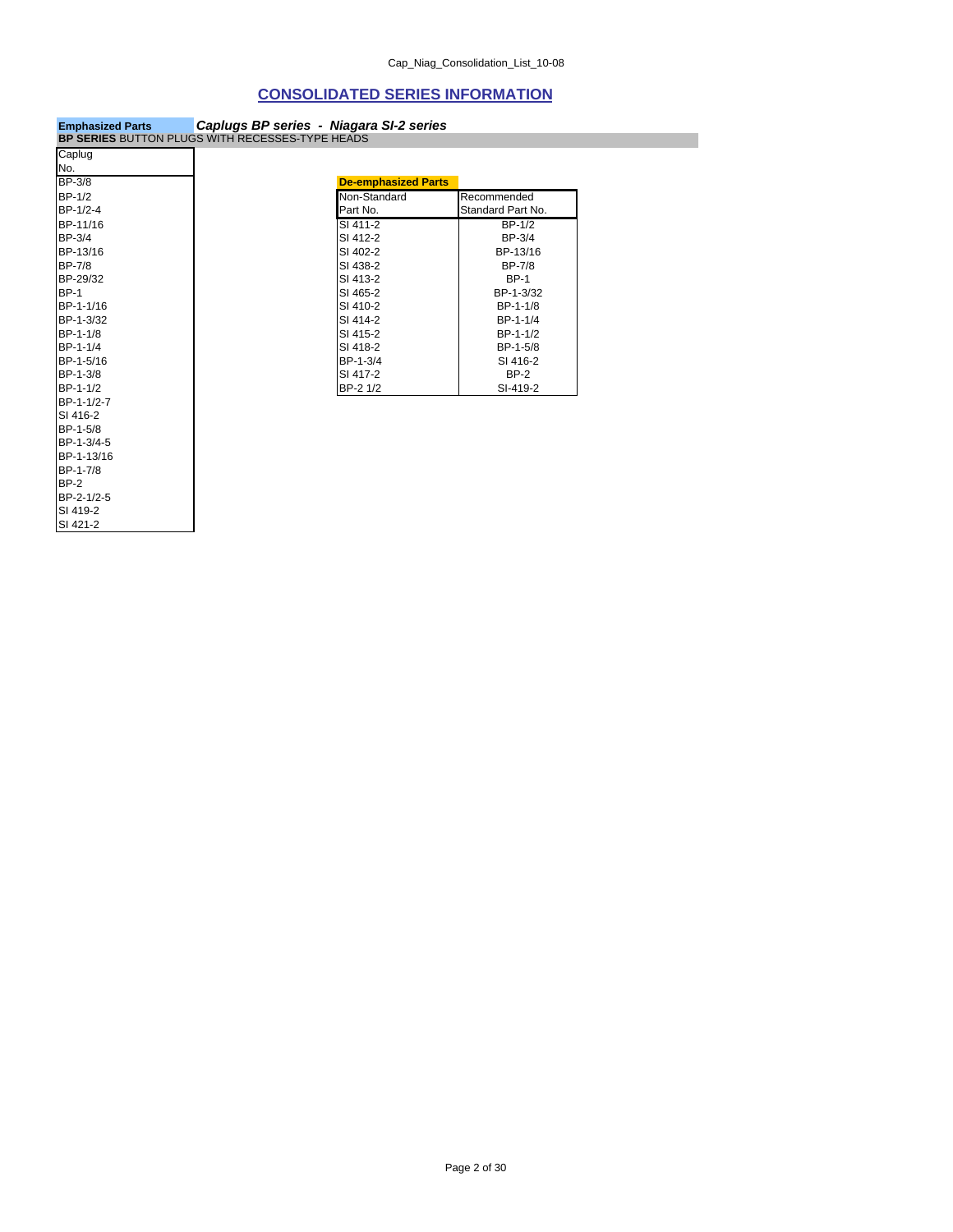### **Emphasized Parts** *Caplugs BPF series - Niagara SI series* **BPF SERIES** BUTTON PLUGS WITH FLUSH-TYPE HEADS

| Caplug          |
|-----------------|
| No.             |
| BPF-5mm         |
| BPF-6mm         |
| <b>BPF-1/4</b>  |
| BPF-1/4-4       |
| <b>BPF-3/8</b>  |
| BPF-3/8-3       |
| <b>BPF-7/16</b> |
| <b>BPF-1/2</b>  |
| BPF-9/16        |
| <b>BPF-5/8</b>  |
| SI 430          |
| BPF-11/16       |
| <b>BPF-3/4</b>  |
| BPF-13/16-6     |
| SI 402          |
| <b>BPF-7/8</b>  |
| BPF-7/8-6       |
| BPF-15/16       |
| SI 413          |
| SI 465          |
| BPF-1-1/8-6     |
| BPF-1-3/16      |
| SI 404          |
| SI 414          |
| BPF-1-5/16      |
| SI 415          |
| SI 416          |
| BPF-2           |
| BPF-2-1/8       |
| SI 419          |
| SI 472          |
| BPF-3           |
| SI 407          |
| BPF-3-3/8       |
| BPF-3-1/2       |
| BPF-4           |
| SI 425          |
| SI 425S         |

| <b>De-emphasized Parts</b> |                   |
|----------------------------|-------------------|
| Non-Standard               | Recommended       |
| Part No.                   | Standard Part No. |
| SI 659                     | <b>BPF-3/8</b>    |
| SI 659-1                   | BPF-3/8-3         |
| SI 400                     | BPF-7/16          |
| SI 411                     | <b>BPF-1/2</b>    |
| SI 401                     | BPF-9/16          |
| SI 430S                    | <b>BPF-5/8</b>    |
| SI 437                     | BPF-11/16         |
| SI 412                     | <b>BPF-3/4</b>    |
| SI 438                     | <b>BPF-7/8</b>    |
| SI 403                     | BPF-15/16         |
| BPF-1                      | SI 413            |
| SI 457                     | BPF-1-3/16        |
| BPF-1-1/4                  | SI 414            |
| SI 405                     | BPF-1-5/16        |
| BPF-1-1/2                  | SI 415            |
| BPF-1-3/4                  | SI 416            |
| SI 417                     | BPF-2             |
| SI 406                     | BPF-2-1/8         |
| SI 421                     | BPF-3             |
| BPF-3-1/8                  | SI 407            |
| SI 408                     | BPF-3-3/8         |
| SI 409                     | BPF-3-1/2         |
|                            |                   |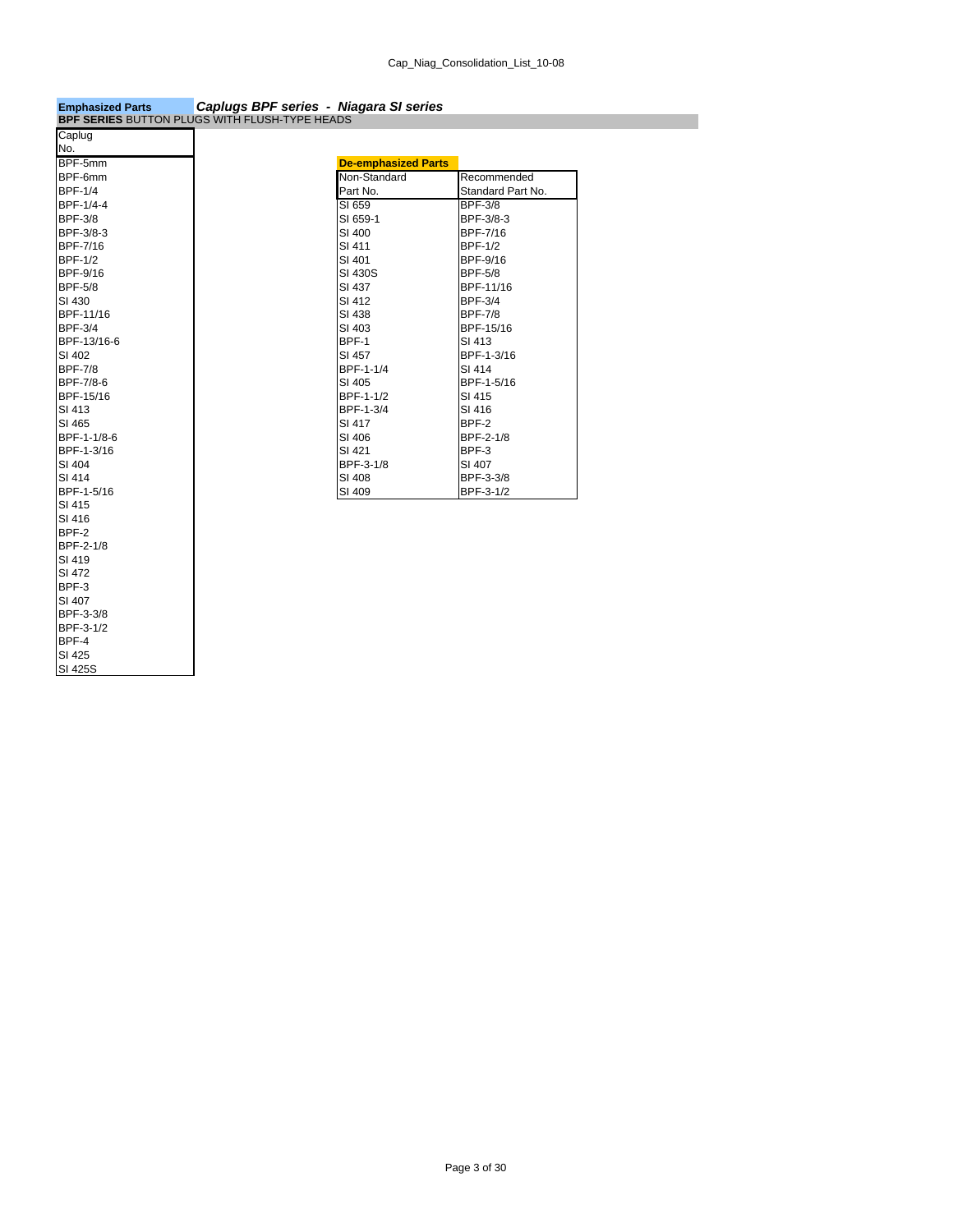| <b>Emphasized Parts</b>                  | Caplugs CCF series - Niagara RT series |  |
|------------------------------------------|----------------------------------------|--|
| <b>CCF SERIES PLUGS FOR ROUND TUBING</b> |                                        |  |

| Caplug                     |                            |
|----------------------------|----------------------------|
| No.                        |                            |
| CCF-1/2-13-14              | <b>De-emphasized Parts</b> |
| CCF-1/2-16-20              | Non-Standard               |
| CCF-5/8-10-12 DOMED        | Part No.                   |
| CCF-5/8-14-20              | $RT-4$                     |
| CCF-3/4-14-20              | <b>RT-20</b>               |
| CCF-7/8-10-14              | RT-32                      |
| CCF-7/8-14-20              |                            |
| CCF-1-10-14                |                            |
| CCF-1-14-20                |                            |
| CCF-1-1/8-14-20            |                            |
| CCF-1-1/4-10-14            |                            |
| CCF-1-1/4-14-20            |                            |
| <b>RT-11</b>               |                            |
| CCF-1-1/2-8-12             |                            |
| CCF-1-1/2-10-14            |                            |
| CCF-1-1/2-14-20            |                            |
| RT-13-1                    |                            |
| CCF-1-5/8-14-20            |                            |
| CCF-1-3/4-10-14            |                            |
| CCF-1-3/4-14-20            |                            |
| RT-195-1                   |                            |
| CCF-2-10-14<br>CCF-2-14-20 |                            |
| CCF-2-1/8-10-16            |                            |
| CCF-2-1/4-10-14            |                            |
| <b>RT-18</b>               |                            |
| CCF-2-3/8-10-14            |                            |
| CCF-2-1/2-8-12             |                            |
| CCF-2-1/2-14-20            |                            |
| RT-22-3                    |                            |
| RT-24-3                    |                            |
| RT-24-4                    |                            |
| RT-30-3                    |                            |
| CCF-4-4-8                  |                            |
| CCF-4-10-16                |                            |
| <b>RT-38</b>               |                            |
|                            |                            |

| CCF-1/2-13-14       | <b>De-emphasized Parts</b> |                    |
|---------------------|----------------------------|--------------------|
| CCF-1/2-16-20       | Non-Standard               | Recommended        |
| CCF-5/8-10-12 DOMED | Part No.                   | Standard Part No.  |
| CCF-5/8-14-20       | <b>RT-4</b>                | $CCF-1/2-16-20$    |
| CCF-3/4-14-20       | <b>RT-20</b>               | $ICCF-2-1/2-14-20$ |
| CCF-7/8-10-14       | <b>RT-32</b>               | CCF-4-10-16        |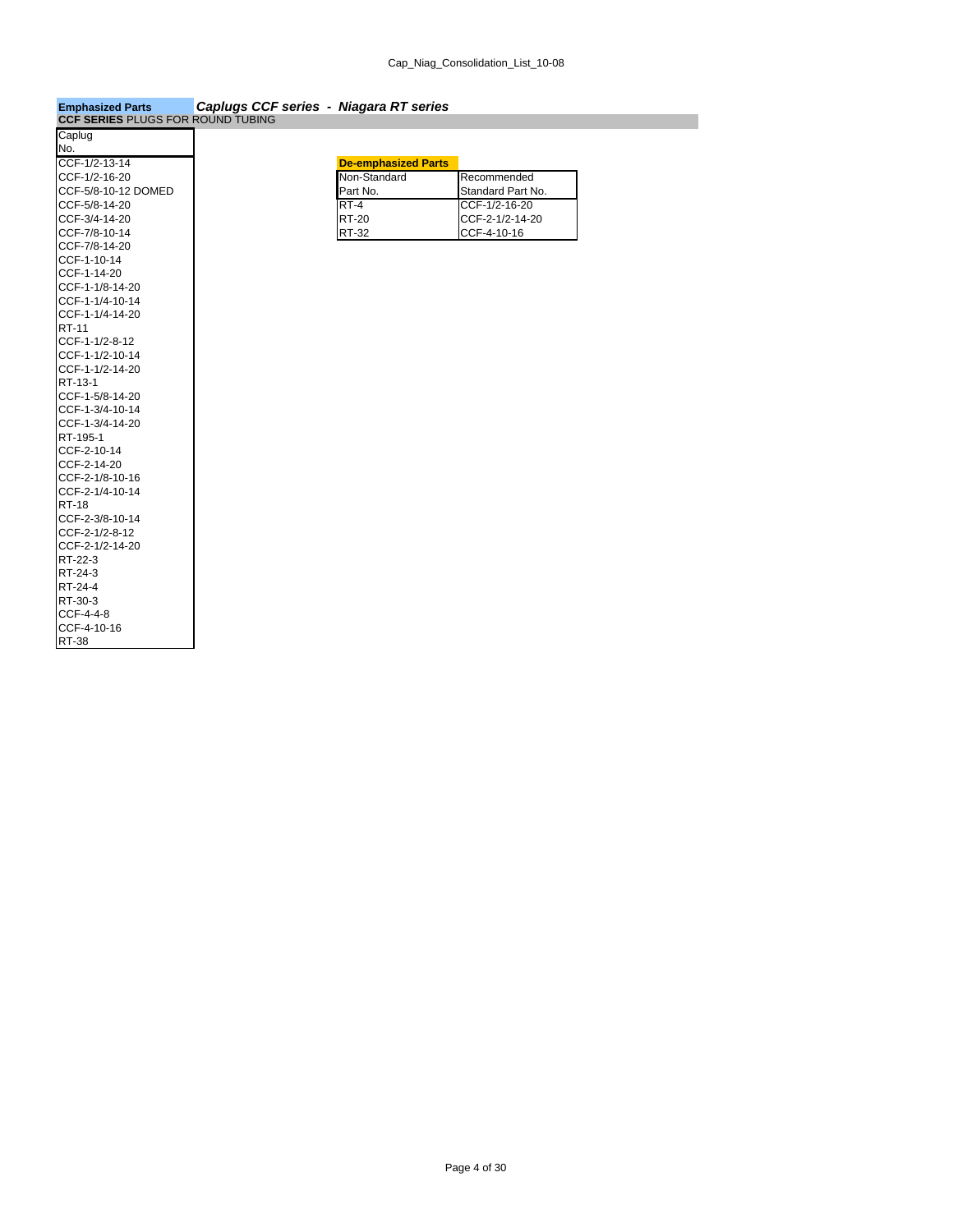| <b>Emphasized Parts</b>                                 | Capiugs CD series - Niagara TC series |                   |  |
|---------------------------------------------------------|---------------------------------------|-------------------|--|
| CD SERIES THREADED PLASTIC CAPS FOR FLARED JIC FITTINGS |                                       |                   |  |
| Caplug                                                  |                                       |                   |  |
| No.                                                     |                                       |                   |  |
| $CD-2$                                                  | <b>De-emphasized Parts</b>            |                   |  |
| $CD-3$                                                  | Non-Standard                          | Recommended       |  |
| $CD-4$                                                  | Part No.                              | Standard Part No. |  |
| CD-41                                                   | TC <sub>1</sub>                       | $CD-3$            |  |
| $CD-5$                                                  | TC <sub>2</sub>                       | $CD-4$            |  |
| <b>TC 40</b>                                            | TC <sub>3</sub>                       | <b>CD-41</b>      |  |
| <b>TC 42</b>                                            | TC <sub>4</sub>                       | $CD-5$            |  |
| $CD-6$                                                  | TC <sub>5</sub>                       | $CD-6$            |  |
| TC <sub>6</sub>                                         | <b>TC 62</b>                          | CD-6A             |  |
| CD-6A                                                   | CD-66                                 | TC <sub>6</sub>   |  |
| TC 63                                                   | TC <sub>7</sub>                       | CD-67             |  |
| CD-67                                                   | TC <sub>8</sub>                       | $CD-8$            |  |
| $CD-8$                                                  | CD-82                                 | TC <sub>9</sub>   |  |
| <b>TC 8-S</b>                                           | <b>TC 10</b>                          | CD-10             |  |
| <b>TC 8-R</b>                                           | <b>TC 13</b>                          | CD-12             |  |
| <b>TC 82</b>                                            | <b>CD-12A</b>                         | <b>TC 14</b>      |  |
| TC <sub>9</sub>                                         | CD-130                                | <b>TC 15</b>      |  |
| CD-10                                                   | CD-150                                | <b>TC 17</b>      |  |
| CD-101                                                  | CD-16                                 | <b>TC 18</b>      |  |
| <b>TC 111</b>                                           | CD-170                                | <b>TC 19</b>      |  |
| <b>TC 100</b>                                           | CD-20                                 | <b>TC 20</b>      |  |
| CD-11                                                   | $CD-24$                               | <b>TC 21</b>      |  |
| <b>TC 120</b>                                           |                                       |                   |  |
| CD-12                                                   |                                       |                   |  |
| <b>TC 14</b>                                            |                                       |                   |  |
| <b>TC 15</b>                                            |                                       |                   |  |
| CD-14                                                   |                                       |                   |  |
| <b>TC 17</b>                                            |                                       |                   |  |
| <b>TC 18</b>                                            |                                       |                   |  |
| <b>TC 19</b>                                            |                                       |                   |  |
| CD-18                                                   |                                       |                   |  |
| <b>TC 20</b>                                            |                                       |                   |  |
| CD-22                                                   |                                       |                   |  |
| <b>TC 21</b>                                            |                                       |                   |  |
| CD-400                                                  |                                       |                   |  |

### **Emphasized Parts** *Caplugs CD series - Niagara TC series*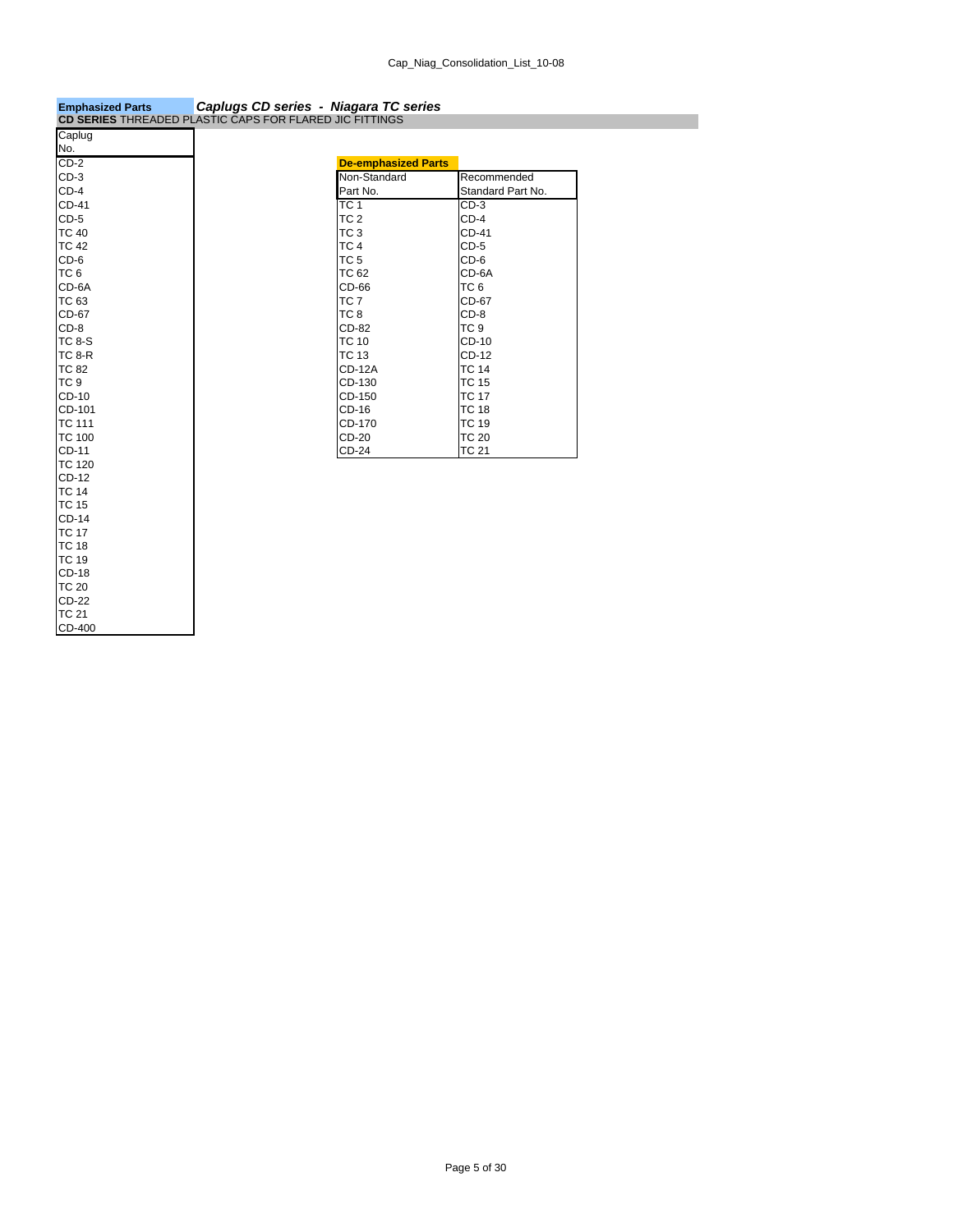| <b>Emphasized Parts</b>           | Caplugs CEC series - Niagara MSC RQ1 series |
|-----------------------------------|---------------------------------------------|
| <b>CEC SERIES CONDUCTIVE CAPS</b> |                                             |

| <b>De-emphasized Parts</b> |                   |
|----------------------------|-------------------|
| Non-Standard               | Recommended       |
| Part No.                   | Standard Part No. |
| MSC4Q1                     | CEC-04            |
| <b>MSC501</b>              | CEC-05            |
| MSC6O1                     | CEC-06            |
| MSC8RO1                    | <b>CEC-08</b>     |
| MSC10RQ1                   | <b>CEC-10</b>     |
| MSC12RQ1                   | <b>CEC-12</b>     |
| MSC14RO1                   | <b>CEC-14</b>     |
| MSC16RO1                   | CEC-16            |
| MSC18RQ1                   | CEC-18            |
| <b>MSC19O1</b>             | <b>CEC-19</b>     |
| MSC20RQ1                   | <b>CEC-20</b>     |
| MSC22RQ1                   | <b>CEC-22</b>     |
| <b>MSC23O1</b>             | <b>CEC-23</b>     |
| MSC24RO1                   | CEC-24            |
| <b>MSC25O1</b>             | CEC-25            |
| <b>MSC26O1</b>             | CEC-26            |
| MSC28RO1                   | <b>CEC-28</b>     |
| MSC32RO1                   | <b>CEC-32</b>     |
| MSC36RQ1                   | CEC-36            |
| MSC40RQ1                   | <b>CEC-40</b>     |
| MSC44RO1                   | CEC-44            |
| MSC48RQ1                   | CEC-48            |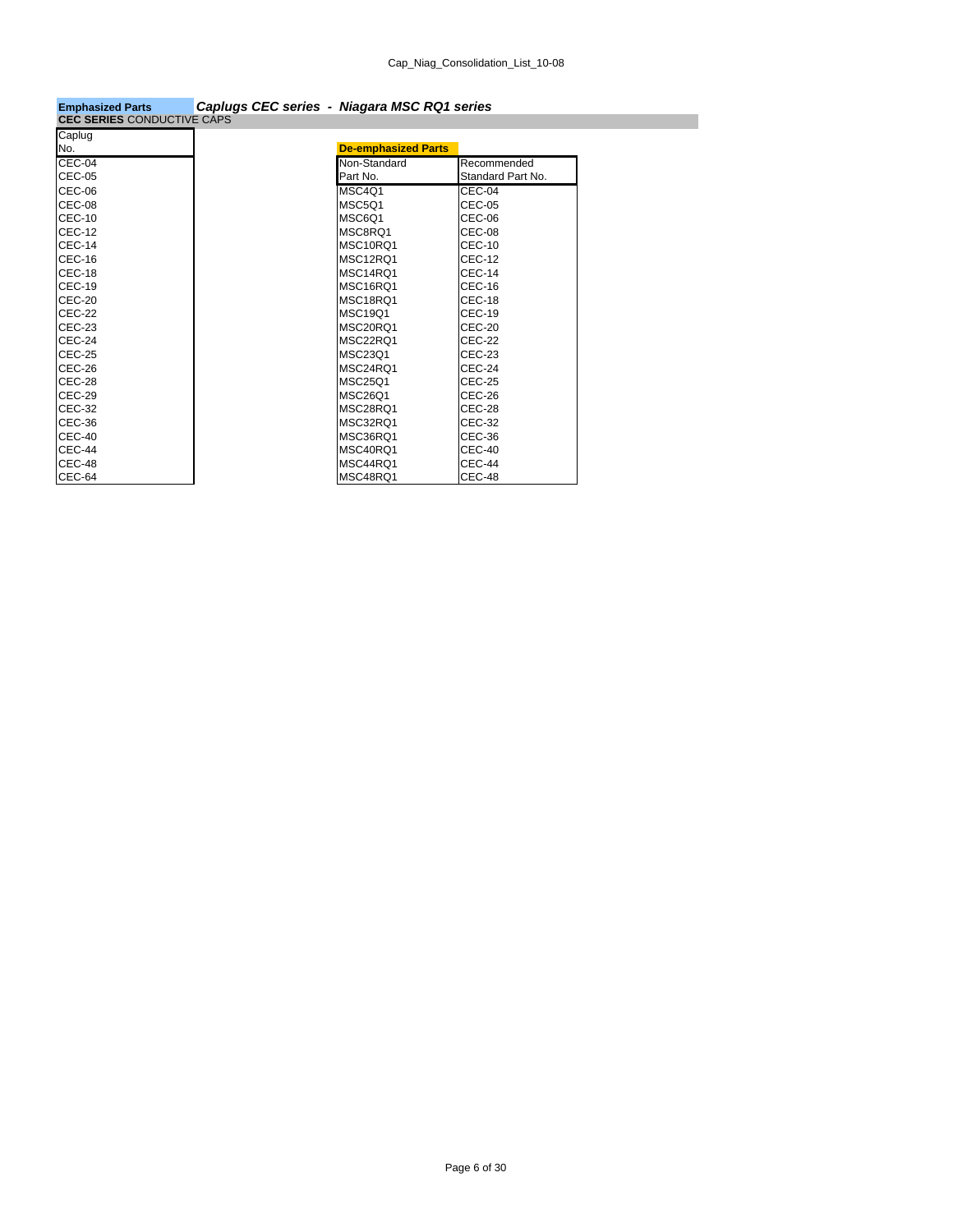### **Emphasized Parts** *Caplugs CEP series - Niagara MSC YQ1 series*

| <b>CEP SERIES CONDUCTIVE PLUGS</b> |                            |                   |
|------------------------------------|----------------------------|-------------------|
| Caplug                             |                            |                   |
| No.                                | <b>De-emphasized Parts</b> |                   |
| CEP-08                             | Non-Standard               | Recommended       |
| <b>CEP-10</b>                      | Part No.                   | Standard Part No. |
| <b>CEP-12</b>                      | MSC-8-Y                    | CEP-08            |
| <b>CEP-14</b>                      | <b>MSC-10-Y</b>            | CEP-10            |
| CEP-16                             | <b>MSC-12-Y</b>            | <b>CEP-12</b>     |
| <b>CEP-18</b>                      | <b>MSC-14-Y</b>            | <b>CEP-14</b>     |
| $CEP-20$                           | <b>MSC-16-Y</b>            | CEP-16            |
| <b>CEP-22</b>                      | MSC-18-Y                   | <b>CEP-18</b>     |
| $CEP-24$                           | MSC-20-Y                   | $CEP-20$          |
| <b>MSC-25-Y</b>                    | <b>MSC-22-Y</b>            | <b>CEP-22</b>     |
| CEP-28                             | <b>MSC-24-Y</b>            | <b>CEP-24</b>     |
| <b>CEP-29</b>                      | MSC-28-Y                   | <b>CEP-28</b>     |
| CEP-32                             | <b>MSC-32-Y</b>            | CEP-32            |
| CEP-36                             | MSC-36-Y                   | CEP-36            |
| $CEP-40$                           | <b>MSC-40-Y</b>            | $CEP-40$          |
| <b>CEP-44</b>                      | <b>MSC-44-Y</b>            | <b>CEP-44</b>     |
| CEP-48                             | <b>MSC-48-Y</b>            | CEP-48            |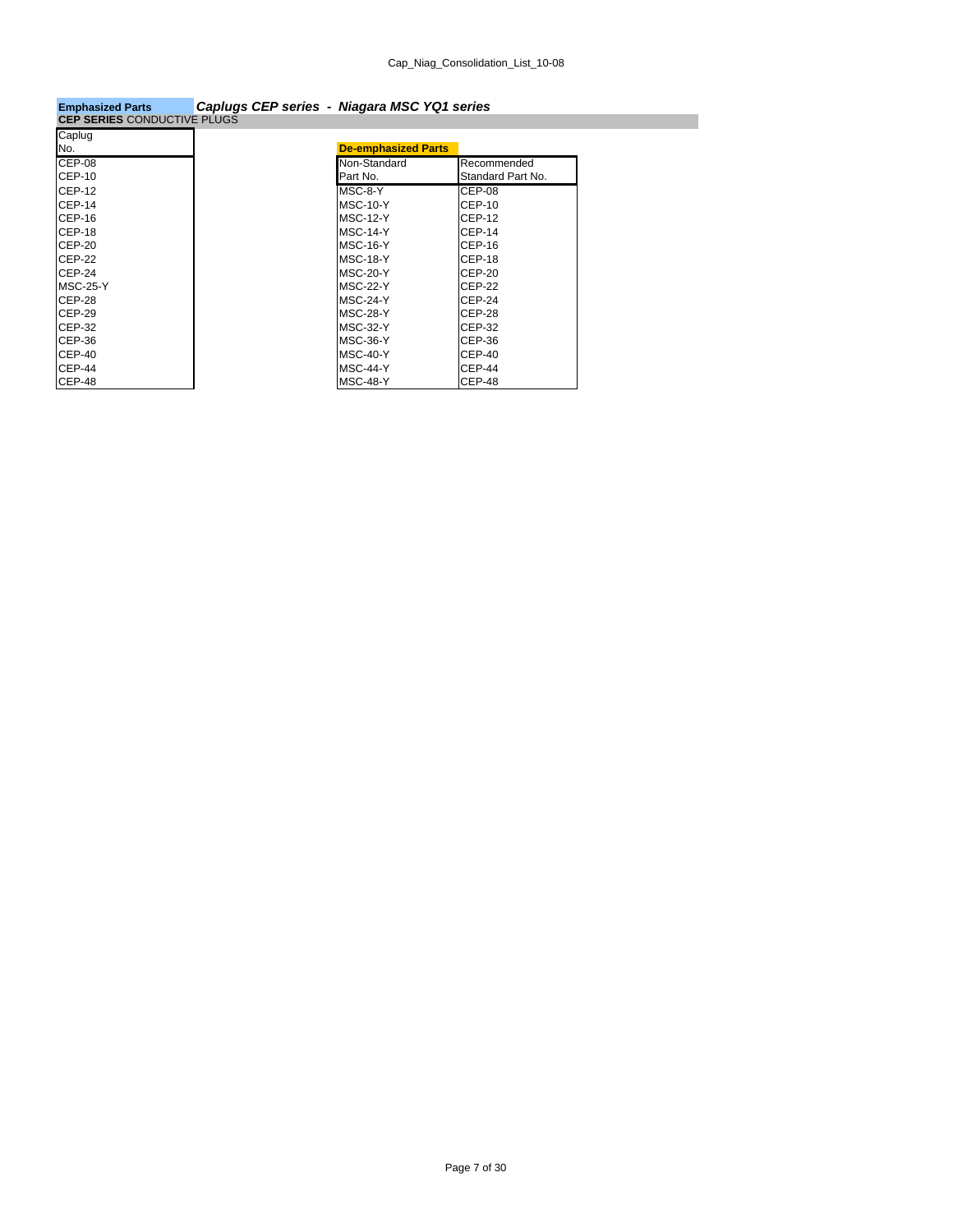### **Emphasized Parts** *Caplugs DCC series - Niagara DS Q1 series* **DCC SERIES** CONDUCTIVE PROTECTORS FOR D-SUBMINIATURE CONNECTORS

| Caplug        |                            |                   |
|---------------|----------------------------|-------------------|
|               | <b>De-emphasized Parts</b> |                   |
| DCC-01        | Non-Standard               | Recommended       |
| <b>DCC-11</b> | Part No.                   | Standard Part No. |
|               | <b>DS10Q1</b>              | DCC-01            |
|               | <b>DS11Q1</b>              | <b>DCC-11</b>     |
|               | <b>DS20Q1</b>              | DCC-02            |
|               | <b>DS21Q1</b>              | <b>DCC-12</b>     |
|               | <b>DS30Q1</b>              | $DCC-03$          |
|               | <b>DS31Q1</b>              | DCC-13            |
|               | <b>DS40Q1</b>              | DCC-04            |
|               | <b>DS4101</b>              | <b>DCC-14</b>     |
|               | <b>DS50Q1</b>              | <b>DCC-05</b>     |
|               | <b>DS51Q1</b>              | <b>DCC-15</b>     |

### **Emphasized Parts** *Caplugs DCC series - Niagara DS Q2 series* **DCC SERIES** STATIC DISSIPATIVE PROTECTORS FOR D-SUBMINIATURE CONNECTORS

| Caplug                  |                            |                                  |
|-------------------------|----------------------------|----------------------------------|
|                         | <b>De-emphasized Parts</b> |                                  |
| DCC-01<br><b>DCC-11</b> | Non-Standard<br>Part No.   | Recommended<br>Standard Part No. |
| <b>DCC-02</b>           | <b>DS10Q2</b>              | DCC-01                           |
| <b>DCC-12</b>           | <b>DS11Q2</b>              | <b>DCC-11</b>                    |
| $DCC-03$                | <b>DS20Q2</b>              | DCC-02                           |
| DCC-13                  | DS21Q2                     | <b>DCC-12</b>                    |
| DCC-04                  | <b>DS30Q2</b>              | DCC-03                           |
| DCC-14                  | <b>DS31Q2</b>              | DCC-13                           |
| <b>DCC-05</b>           | <b>DS40Q2</b>              | $DCC-04$                         |
| <b>DCC-15</b>           | <b>DS41Q2</b>              | <b>DCC-14</b>                    |
| DCC-08                  | <b>DS50Q2</b>              | <b>DCC-05</b>                    |
| DCC-18                  | <b>DS51Q2</b>              | <b>DCC-15</b>                    |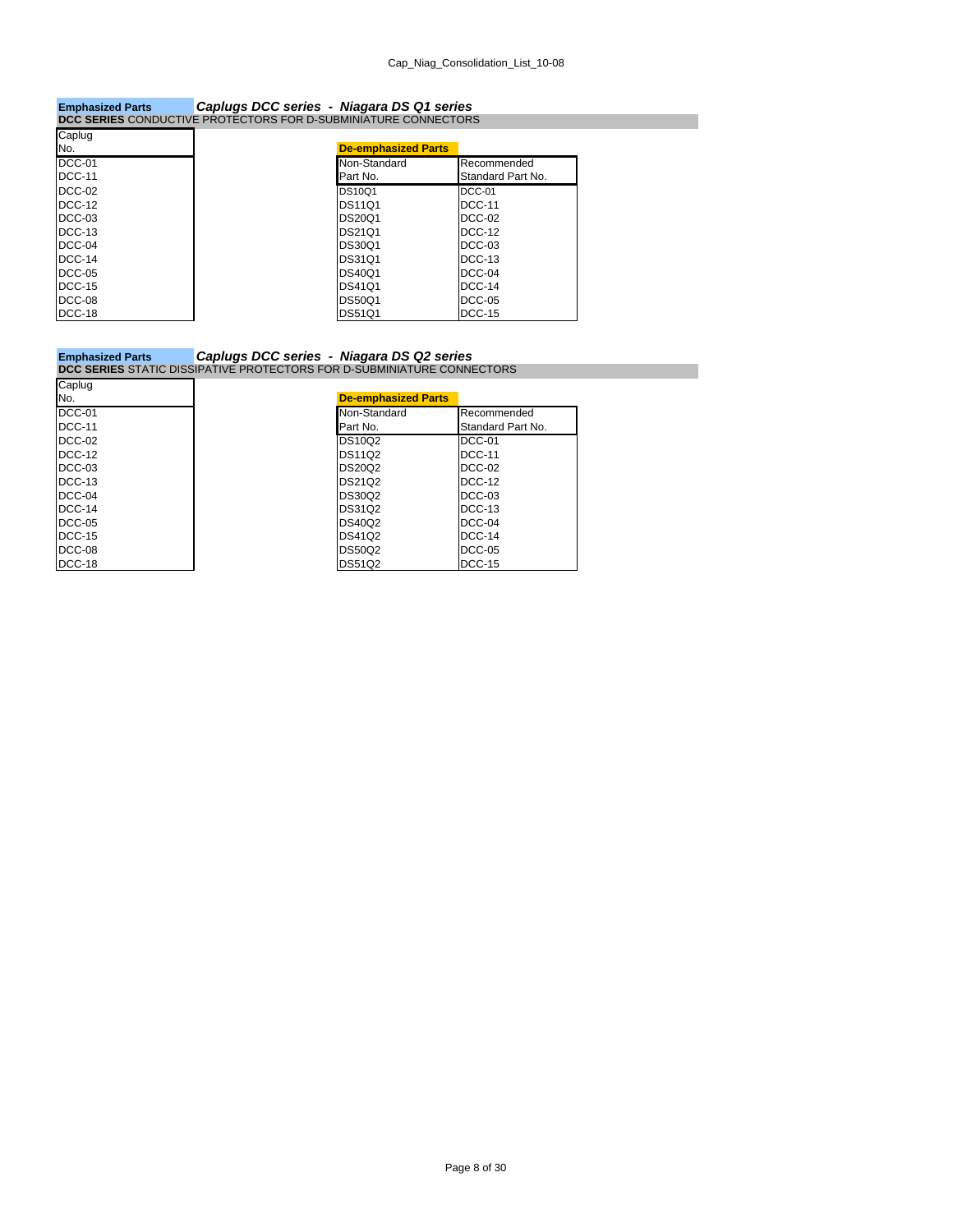| <b>Emphasized Parts</b>                | Caplugs EC series - Niagara MS R series |  |
|----------------------------------------|-----------------------------------------|--|
| EC SEBIES CADS EOR THREADED CONNECTORS |                                         |  |

| <b>EC SERIES CAPS FOR THREADED CONNECTORS</b> |                            |                   |
|-----------------------------------------------|----------------------------|-------------------|
| Caplug                                        |                            |                   |
| No.                                           |                            |                   |
| $EC-4$                                        | <b>De-emphasized Parts</b> |                   |
| EC-M8                                         | Non-Standard               | Recommended       |
| $EC-5$                                        | Part No.                   | Standard Part No. |
| $EC-6$                                        | MS4                        | $EC-4$            |
| $EC-8$                                        | MS <sub>5</sub>            | $EC-5$            |
| $EC-9$                                        | MS <sub>6</sub>            | $EC-6$            |
| $EC-10$                                       | MS8R                       | $EC-8$            |
| EC-12                                         | MS9                        | $EC-9$            |
| EC-14                                         | MS <sub>10R</sub>          | <b>EC-10</b>      |
| EC-15                                         | MS <sub>12R</sub>          | EC-12             |
| $EC-16$                                       | MS <sub>14R</sub>          | $EC-14$           |
| EC-18                                         | MS <sub>16R</sub>          | <b>EC-16</b>      |
| EC-19                                         | MS18R                      | <b>EC-18</b>      |
| $EC-20$                                       | <b>MS19</b>                | <b>EC-19</b>      |
|                                               | MS20R                      | $EC-20$           |
|                                               | MS22R                      | <b>EC-22</b>      |
| EC-24                                         | <b>MS23</b>                | EC-23             |
| EC-25                                         | MS24R                      | EC-24             |
| EC-26                                         | <b>MS25</b>                | <b>EC-25</b>      |
| <b>EC-28</b>                                  | <b>MS26</b>                | <b>EC-26</b>      |
| EC-32                                         | MS28R                      | <b>EC-28</b>      |
| EC-36                                         | MS32R                      | EC-32             |
| $EC-40$                                       | MS36R                      | EC-36             |
| <b>EC-44</b>                                  | MS40R                      | <b>EC-40</b>      |
| <b>EC-48</b>                                  | MS44R                      | <b>EC-44</b>      |
| EC-64                                         | MS48R                      | <b>EC-48</b>      |
| EC-80                                         |                            |                   |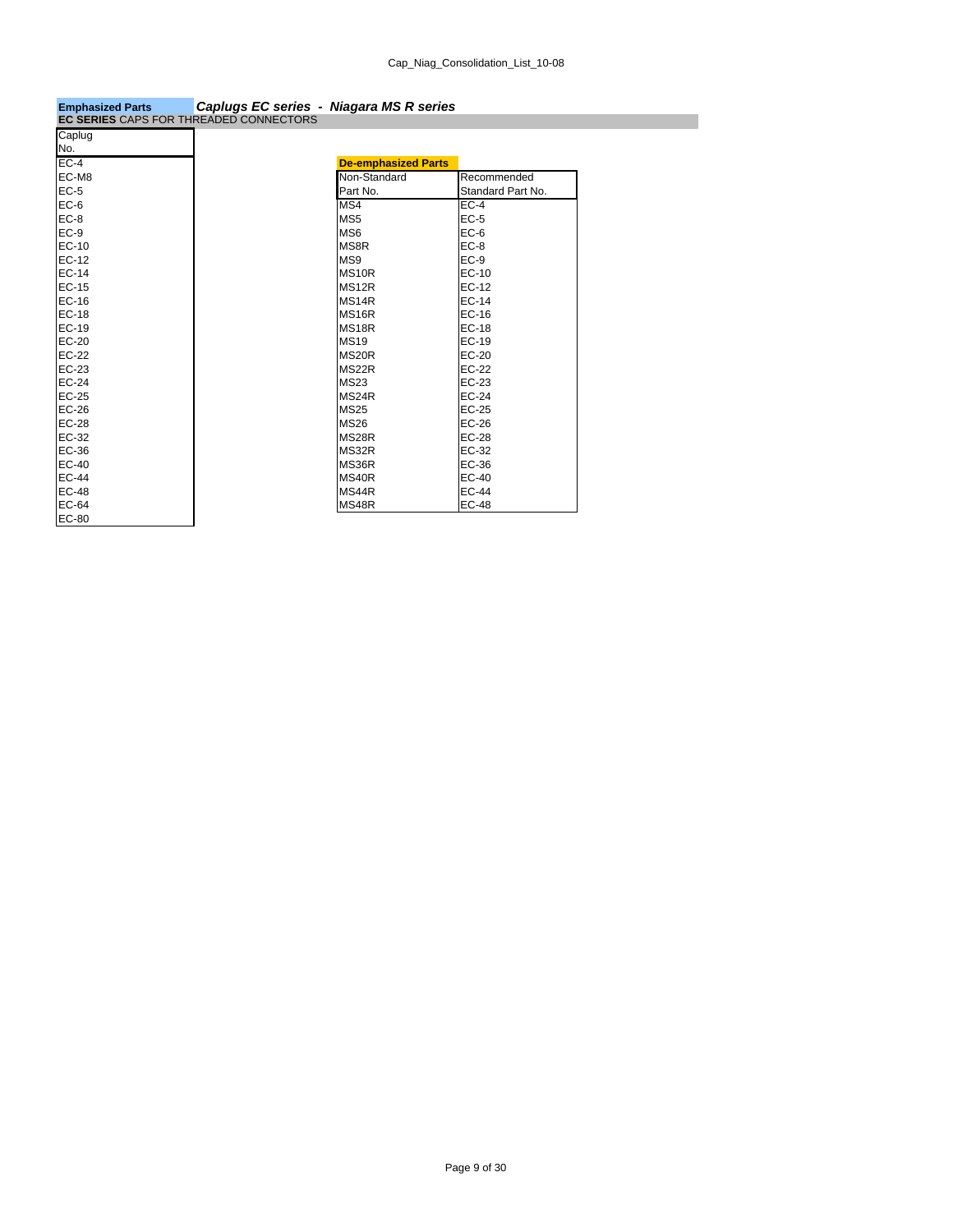# **Emphasized Parts** *Caplugs EP series - Niagara MS Y series* **EP SERIES** PLUGS FOR THREADED CONNECTORS

| <b>De-emphasized Parts</b> |                   |
|----------------------------|-------------------|
| Non-Standard               | Recommended       |
| Part No.                   | Standard Part No. |
| MS8Y                       | $EP-8$            |
| MS <sub>10</sub> Y         | EP-10             |
| MS <sub>12</sub> Y         | EP-12             |
| MS <sub>14</sub> Y         | EP-14             |
| MS <sub>16</sub> Y         | EP-16             |
| MS18Y                      | EP-18             |
| MS20Y                      | EP-20             |
| MS22Y                      | EP-22             |
| MS24Y                      | EP-24             |
| MS25Y                      | EP-25             |
| MS28Y                      | EP-28             |
| MS32Y                      | EP-32             |
| MS36Y                      | EP-36             |
| MS40Y                      | EP-40             |

### **Emphasized Parts** *Caplugs GC series - Niagara GF series*

| <b>GC SERIES GREASE CAPS</b> |                            |                   |  |  |
|------------------------------|----------------------------|-------------------|--|--|
| Caplug                       |                            |                   |  |  |
| No.                          | <b>De-emphasized Parts</b> |                   |  |  |
| GC-5<br>GC-18                | Non-Standard               | Recommended       |  |  |
|                              | Part No.                   | Standard Part No. |  |  |
| <b>GC-522</b>                | GF10                       | $GC-5$            |  |  |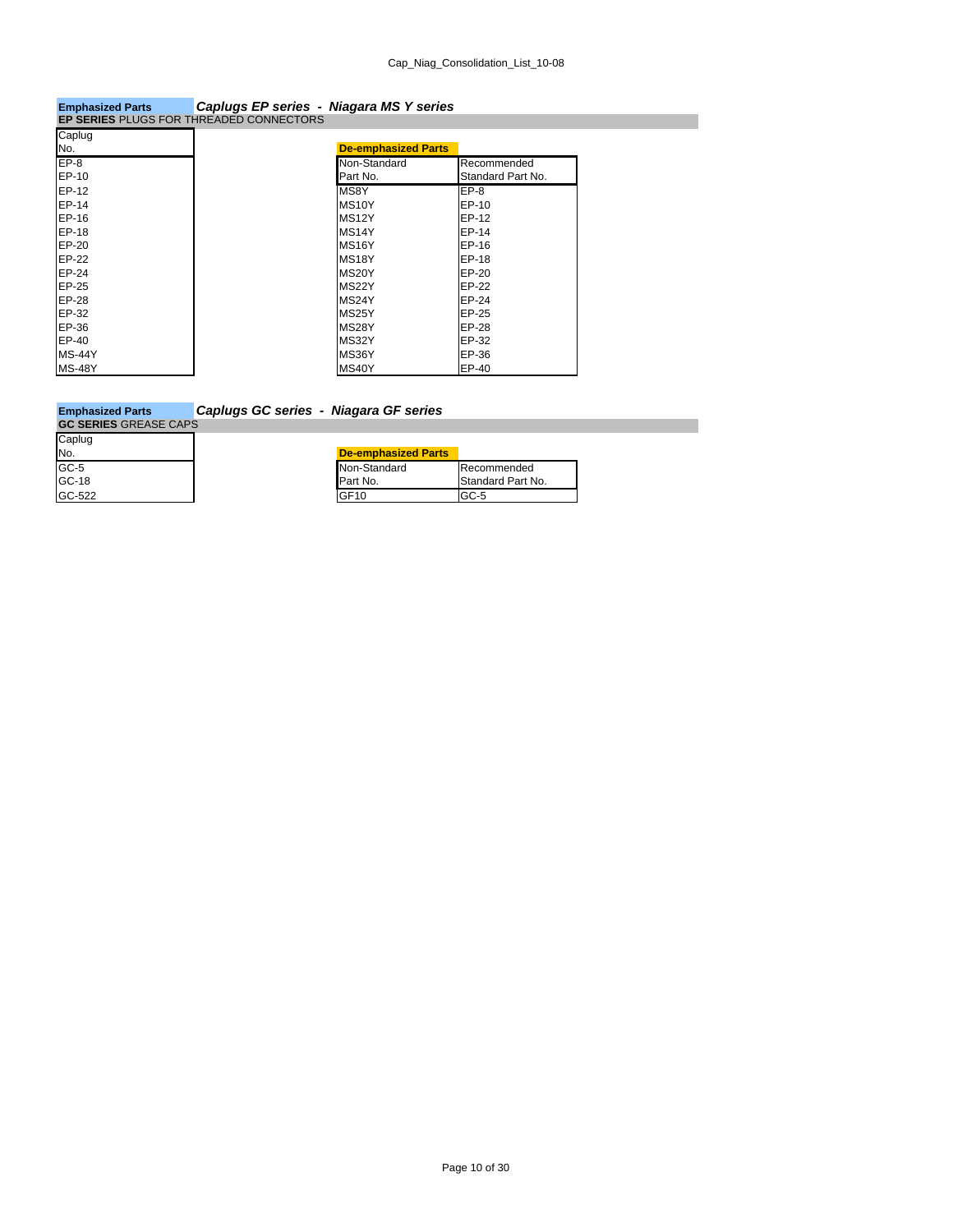## **Emphasized Parts** *Caplugs HSF series - Niagara CCH series* **HSF SERIES** CAPS FOR HIGH PRESSURE SPLIT-FLANGE CONNECTIONS

| Caplug |                            |                   |
|--------|----------------------------|-------------------|
| No.    | <b>De-emphasized Parts</b> |                   |
| HSF-8  | Non-Standard               | Recommended       |
| HSF-12 | Part No.                   | Standard Part No. |
| HSF-16 | CCH <sub>8</sub>           | HSF-8             |
| HSF-20 | CCH <sub>12</sub>          | HSF-12            |
| HSF-24 | CCH <sub>16</sub>          | HSF-16            |
| HSF-32 | CCH <sub>20</sub>          | HSF-20            |
|        | CCH <sub>24</sub>          | HSF-24            |
|        | CCH <sub>32</sub>          | HSF-32            |

| <b>Emphasized Parts</b>                            | Caplugs J series - Niagara TT series |
|----------------------------------------------------|--------------------------------------|
| <b>J SERIES</b> TEAR-TAB CAPS FOR NPT PIPE THREADS |                                      |

| Caplug          |                            |                   |
|-----------------|----------------------------|-------------------|
| No.             |                            |                   |
| <b>TTO</b>      | <b>De-emphasized Parts</b> |                   |
| $J-1/8$         | Non-Standard               | Recommended       |
| $J - 1/4$       | Part No.                   | Standard Part No. |
| $J-3/8$         | TT <sub>1</sub>            | $J - 1/8$         |
| TT <sub>4</sub> | TT <sub>2</sub>            | $J - 1/4$         |
| $J-3/4$         | TT <sub>3</sub>            | $J-3/8$           |
| $J-1$           | $J - 1/2$                  | TT <sub>4</sub>   |
| $J - 1 - 1/4$   | TT 6                       | $J - 3/4$         |
| $J - 1 - 1/2$   | TT <sub>8</sub>            | $J-1$             |
| $J-2$           | <b>TT 10</b>               | $J - 1 - 1/4$     |
| $J - 2 - 1/2$   | <b>TT 12</b>               | $J - 1 - 1/2$     |
| $J-3$           | <b>TT 16</b>               | J-2               |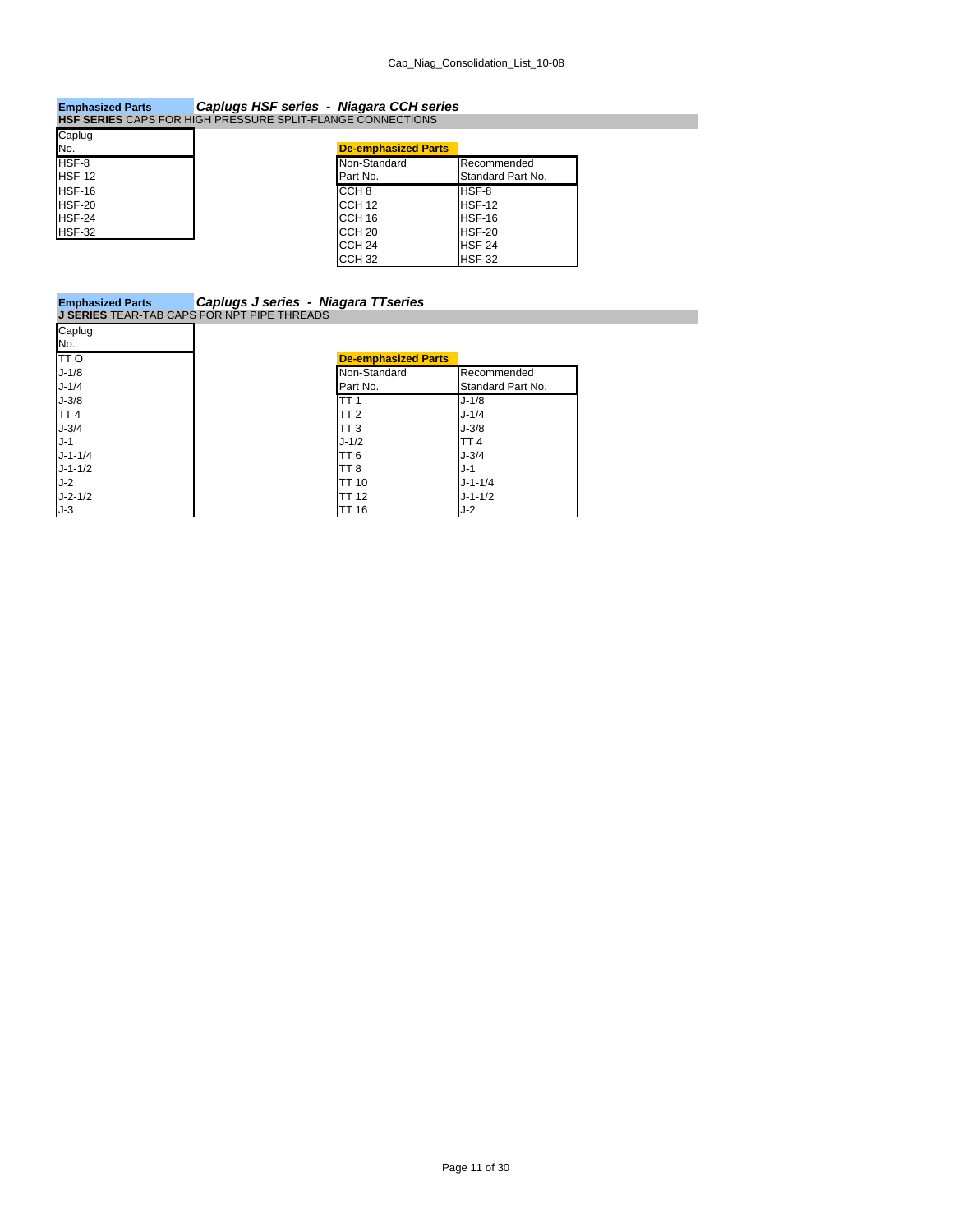| <b>Emphasized Parts</b>                             | Caplugs JS series - Niagara TU series |  |
|-----------------------------------------------------|---------------------------------------|--|
| <b>JS SERIES TEAR-TAB CAPS FOR STRAIGHT THREADS</b> |                                       |  |

|              | <b>JS SERIES</b> TEAR-TAB CAPS FOR STRAIGHT THREADS |
|--------------|-----------------------------------------------------|
| Caplug       |                                                     |
| No.          |                                                     |
| $JS-6$       | <b>De-emphasized Parts</b>                          |
| $JS-7$       | Non-Standard                                        |
| $JS-8$       | Part No.                                            |
| $JS-9$       | $TU$ <sub>3</sub>                                   |
| $JS-10$      | TU <sub>4</sub>                                     |
| $JS-11$      | TU <sub>5</sub>                                     |
| $JS-12$      | TU <sub>6</sub>                                     |
| $JS-13$      | TU <sub>6</sub> X                                   |
| <b>TU9</b>   | TU <sub>7</sub>                                     |
| $JS-14$      | TU <sub>8</sub>                                     |
| <b>TU 10</b> | <b>TU 11</b>                                        |
| $JS-16$      | <b>TU 13</b>                                        |
| $JS-17$      | $JS-21$                                             |
| <b>TU 12</b> | <b>TU 17</b>                                        |
| <b>JS-19</b> |                                                     |
| TU 16        |                                                     |
| $JS-23$      |                                                     |
| <b>TU 20</b> |                                                     |
| TU 21        |                                                     |
| <b>TU 24</b> |                                                     |
| TU 32        |                                                     |

| <b>De-emphasized Parts</b> |                   |
|----------------------------|-------------------|
| Non-Standard               | Recommended       |
| Part No.                   | Standard Part No. |
| TU <sub>3</sub>            | $JS-6$            |
| TU <sub>4</sub>            | $JS-7$            |
| TU <sub>5</sub>            | $JS-8$            |
| TU <sub>6</sub>            | $JS-9$            |
| TU 6X                      | $JS-10$           |
| TU <sub>7</sub>            | $JS-11$           |
| TU <sub>8</sub>            | $JS-12$           |
| <b>TU 11</b>               | $JS-16$           |
| <b>TU 13</b>               | $JS-19$           |
| $JS-21$                    | TU 16             |
| <b>TU 17</b>               | $JS-23$           |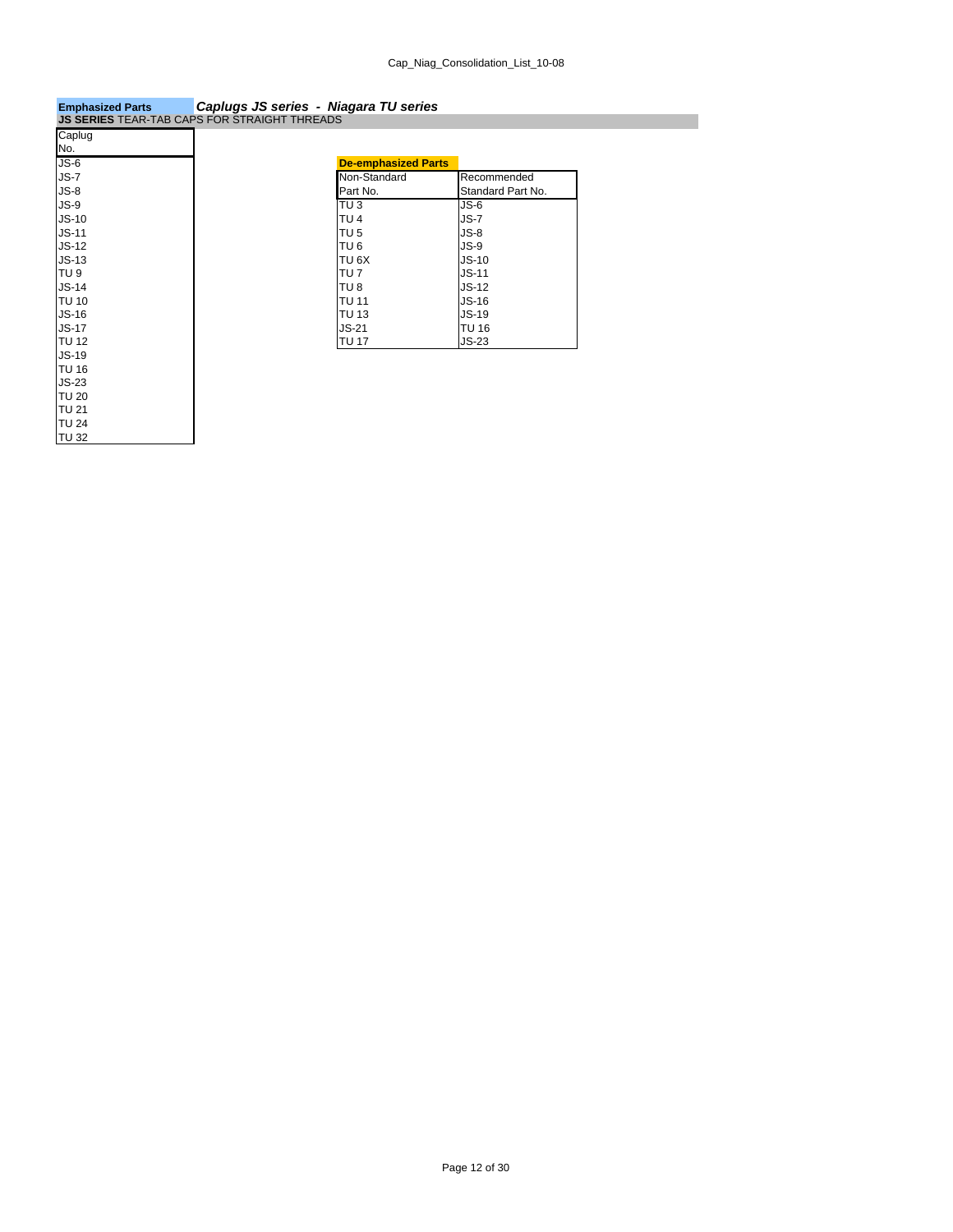| Emphasized Parts                | Capiugs K series - Niagara RP series |                   |
|---------------------------------|--------------------------------------|-------------------|
| K SERIES PLUGS FOR ROUND TUBING |                                      |                   |
| Caplug                          |                                      |                   |
| No.                             |                                      |                   |
| $K-3$                           | <b>De-emphasized Parts</b>           |                   |
| $K-3S$                          | Non-Standard                         | Recommended       |
| RP <sub>2</sub>                 | Part No.                             | Standard Part No. |
| $K-2.5$ mm                      | RP <sub>4</sub>                      | K-5               |
| K-4                             | RP <sub>6</sub>                      | K-8               |
| RP <sub>3</sub>                 | RP <sub>7</sub>                      | $K-10$            |
| K-5                             | RP <sub>8</sub>                      | $K-12$            |
| K-6                             |                                      |                   |
| <b>RP 45</b>                    |                                      |                   |
| RP <sub>5</sub>                 |                                      |                   |
| K-8                             |                                      |                   |
| $K-10$                          |                                      |                   |
| <b>RP 75</b>                    |                                      |                   |
| $K-12S$                         |                                      |                   |
| $K-12$                          |                                      |                   |
| RP <sub>9</sub>                 |                                      |                   |

### **Emphasized Parts** *Caplugs K series - Niagara RP series*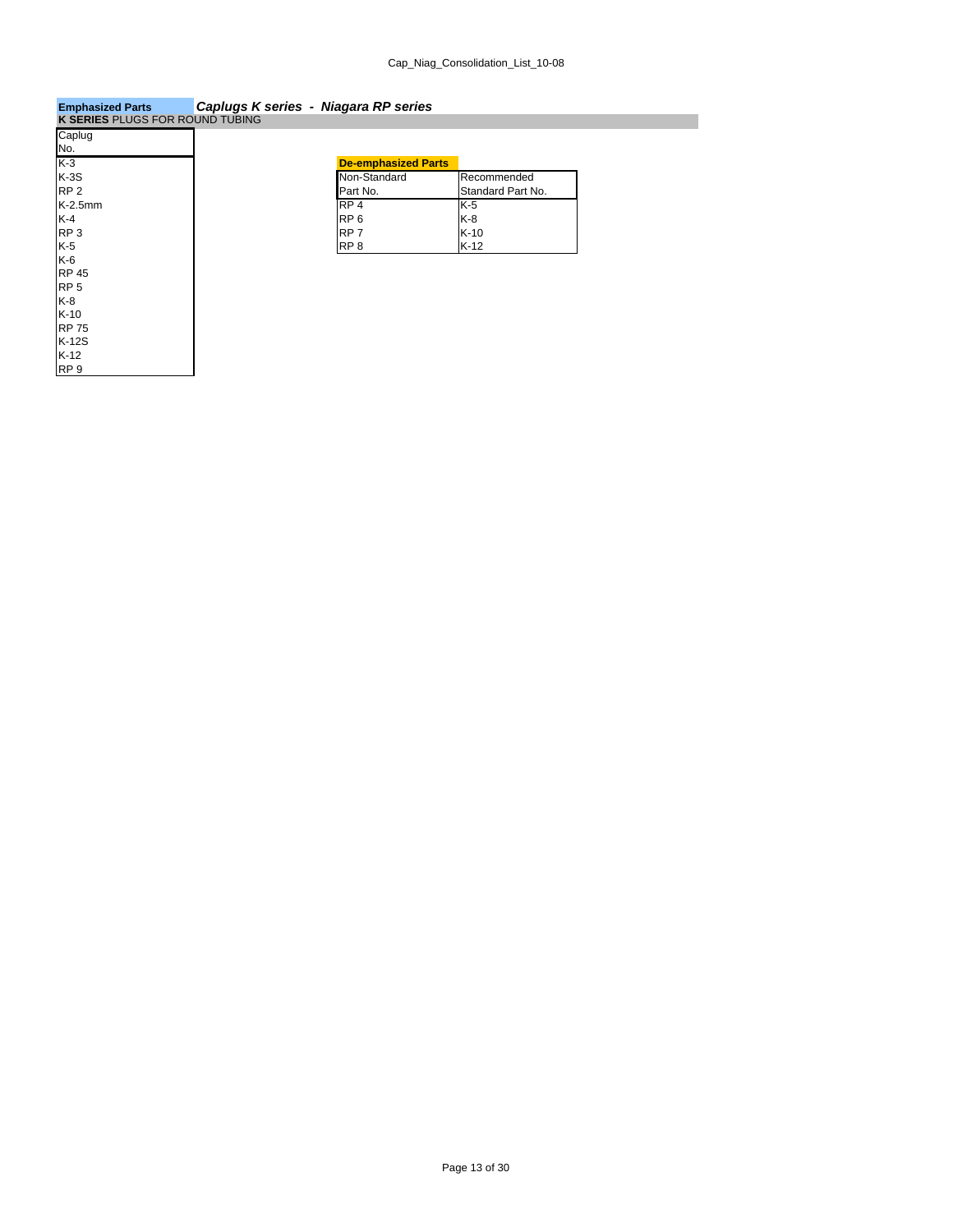| L SERIES LIFT-TAB TAPERED PLUGS |                            |                   |
|---------------------------------|----------------------------|-------------------|
| Caplug                          |                            |                   |
| No.                             |                            |                   |
| $L-1$                           | <b>De-emphasized Parts</b> |                   |
| $L-1X$                          | Non-Standard               | Recommended       |
| $L-2$                           | Part No.                   | Standard Part No. |
| $L-2X$                          | ST-236-X                   | $L - 1$           |
| $L-3$                           | ST 236-L                   | $L-1X$            |
| $L-3X$                          | ST 237-Y                   | $L-2$             |
| $L - 4$                         | ST 229-Z                   | $L-2X$            |
| $L-4X$                          | ST 238-D                   | $L-3$             |
| $L-5$                           | ST 181                     | $L - 4$           |
| $L-5X$                          | ST 240                     | $L-4X$            |
| $L-6$                           | ST 189                     | $L-5$             |
| $L-6X$                          | ST 189-2                   | $L-5X$            |
| $L - 7$                         | ST 241                     | $L-6$             |
| $L-7X$                          | ST 188                     | $L-6X$            |
| $L - 8$                         | ST 242                     | $L - 7$           |
| L-8W                            | ST 242-2                   | $L-7X$            |
| $L-8X$                          | ST 243                     | $L - 8$           |
| $L-9$                           | ST 191                     | $L-8X$            |
| $L-9X$                          | ST 203                     | $L-9$             |
| $L-10$                          | ST 245                     | $L-9X$            |
| $L-11$                          | ST 246                     | $L-10$            |
| $L-11X$                         | ST 204                     | $L-11$            |
| $L-12$                          | ST 247                     | $L-11X$           |
| $L-12X$                         | ST 192-2                   | $L-12$            |
| $L-13A$                         | ST 248                     | $L-12X$           |
| $L-13$                          | ST 249                     | $L-13$            |
| $L-13X$                         | ST 153                     | $L-13X$           |
| $L-14$                          | ST 193                     | $L-14$            |
| $L-14X$                         | ST 205                     | $L-15X$           |
| ST 250                          |                            |                   |
| $L-15X$                         |                            |                   |
| $L-16$                          |                            |                   |
| $L-17$                          |                            |                   |
| ST 254                          |                            |                   |
| $L-18$                          |                            |                   |
| $L-18X$                         |                            |                   |
| <b>ST 255</b>                   |                            |                   |
| $L-19$                          |                            |                   |
| $L-20$                          |                            |                   |
| $L-210$                         |                            |                   |
| $L-21$                          |                            |                   |

### **Emphasized Parts** *Caplugs L series - Niagara ST series*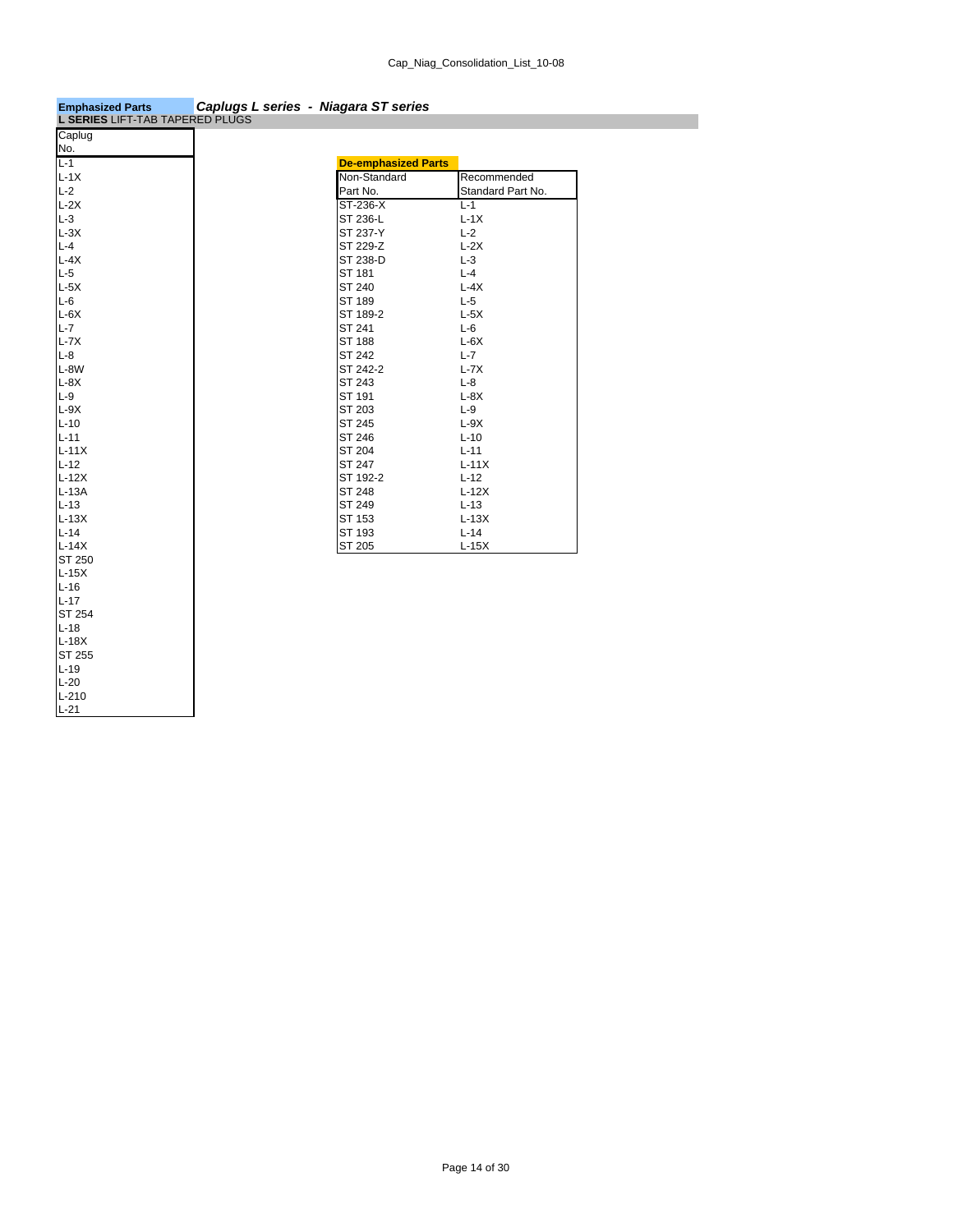| <b>Emphasized Parts</b>                              | Caplugs PC series - Niagara CE series |
|------------------------------------------------------|---------------------------------------|
| <b>CE SERIES PLASTIC THREADED CAPS FOR PIPE ENDS</b> |                                       |

|               | <b>OL OLINILO</b> I LAUTIU THINLADED OAT UT ON TILL LINDU |
|---------------|-----------------------------------------------------------|
| Caplug        |                                                           |
| No.           |                                                           |
| CE 309        | <b>De-emphasized Parts</b>                                |
| CE 310        | Non-Standard                                              |
| CE 311        | Part No.                                                  |
| <b>CE 312</b> | $PC-3/8$                                                  |
| CE 313        | $PC-1/2$                                                  |
| <b>CE 314</b> | PC-3/4"                                                   |
| <b>CE 315</b> | <b>PC-1</b>                                               |
| CE 316        | $PC-1-1/4$                                                |
| CE 317        | $PC-1-1/2$                                                |
| CE 318        | $PC-2$                                                    |
| CE 319        | $PC-3$                                                    |
| CE 320        | $PC-3-1/2$                                                |
| CE 321        | $PC-4$                                                    |
| <b>CE 322</b> | $PC-5$                                                    |
| <b>CE 324</b> | PC-6                                                      |
| <b>CE 325</b> | PC-8                                                      |
| <b>CE 326</b> | PC-10                                                     |
| <b>CE 327</b> | PC-12                                                     |
| CE 328        | PC -14                                                    |
| <b>CE 329</b> | <b>PC-16</b>                                              |
| CE 330        | <b>PC-18</b>                                              |
| CE 331        |                                                           |
| <b>CE 332</b> |                                                           |
| CE 333        |                                                           |
| <b>CE 334</b> |                                                           |
| CE 335        |                                                           |
| CE 336        |                                                           |
| <b>CE 337</b> |                                                           |
| CE 338        |                                                           |
| <b>CE 340</b> |                                                           |
| <b>CE 342</b> |                                                           |
| <b>CE 344</b> |                                                           |
| <b>CE 346</b> |                                                           |
| <b>CE 348</b> |                                                           |
| CE 350        |                                                           |
| <b>CE 352</b> |                                                           |

| No.    |                            |                   |
|--------|----------------------------|-------------------|
| CE 309 | <b>De-emphasized Parts</b> |                   |
| CE 310 | Non-Standard               | Recommended       |
| CE 311 | Part No.                   | Standard Part No. |
| CE 312 | PC-3/8                     | CE 310            |
| CE 313 | $PC-1/2$                   | CE 311            |
| CE 314 | PC-3/4"                    | CE 312            |
| CE 315 | <b>PC-1</b>                | CE 313            |
| CE 316 | $PC-1-1/4$                 | CE 314            |
| CE 317 | $PC-1-1/2$                 | CE 315            |
| CE 318 | $PC-2$                     | CE 316            |
| CE 319 | $PC-3$                     | CE 318            |
| CE 320 | $PC-3-1/2$                 | CE 319            |
| CE 321 | $PC-4$                     | CE 320            |
| CE 322 | $PC-5$                     | CE 321            |
| CE 324 | PC-6                       | CE 322            |
| CE 325 | PC-8                       | CE 324            |
| CE 326 | PC-10                      | CE 325            |
| CE 327 | PC-12                      | CE 326            |
| CE 328 | PC -14                     | <b>CE 327</b>     |
| CE 329 | PC-16                      | CE 328            |
| CE 330 | <b>PC-18</b>               | CE 329            |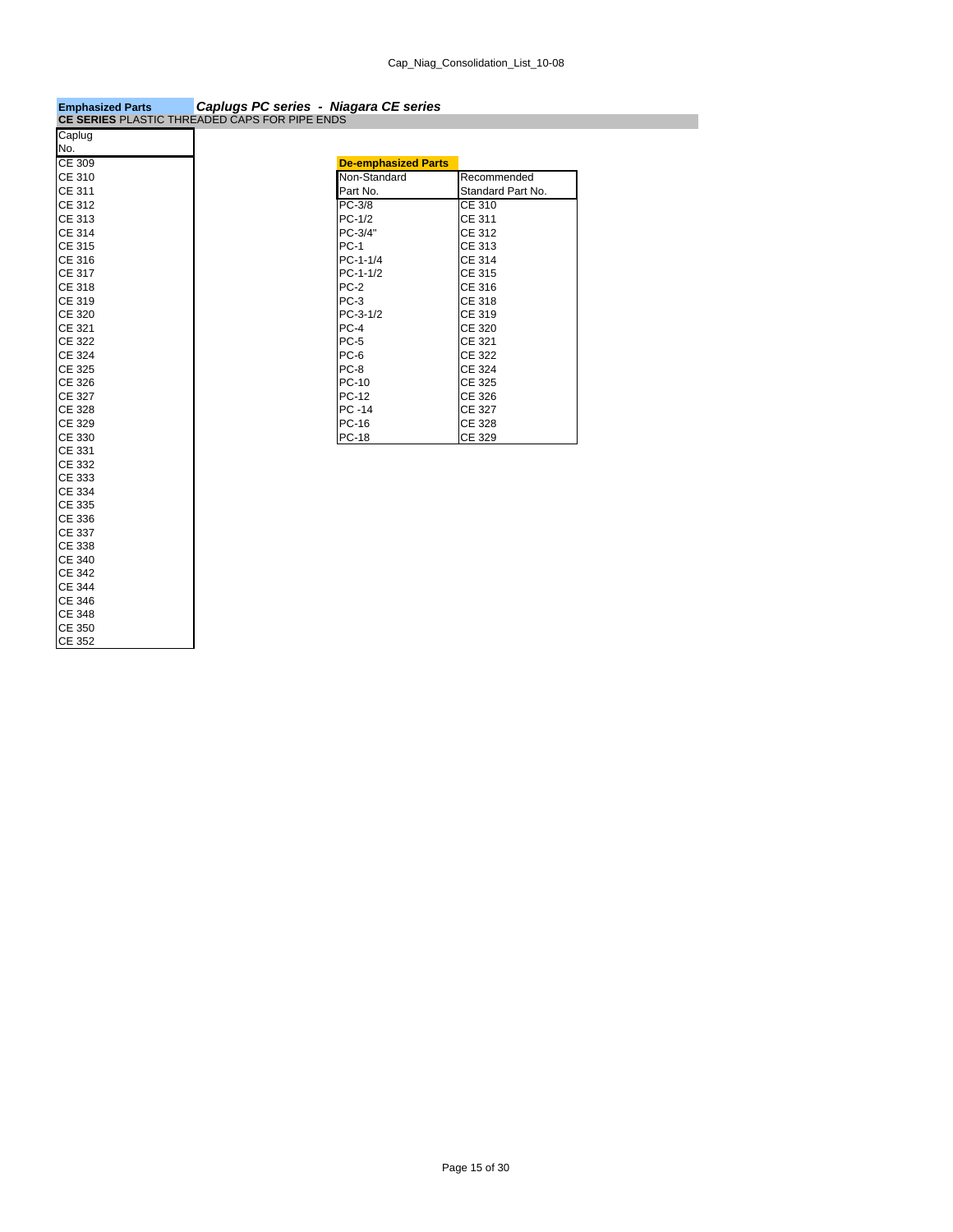| <b>Emphasized Parts</b>                                  | Caplugs PD series - Niagara HF series |                            |                   |
|----------------------------------------------------------|---------------------------------------|----------------------------|-------------------|
| PD SERIES THREADED PLASTIC PLUGS FOR FLARED JIC FITTINGS |                                       |                            |                   |
| Caplug                                                   |                                       |                            |                   |
| No.                                                      |                                       |                            |                   |
| PD-20                                                    |                                       | <b>De-emphasized Parts</b> |                   |
| <b>PD-30</b>                                             |                                       | Non-Standard               | Recommended       |
| <b>PD-40</b>                                             |                                       | Part No.                   | Standard Part No. |
| PD-50                                                    |                                       | HF4                        | PD-30             |
| PD-60                                                    |                                       | HF <sub>6</sub>            | <b>PD-40</b>      |
| PD-65                                                    |                                       | HF <sub>8</sub>            | PD-50             |
| PD-80                                                    |                                       | <b>HF 10</b>               | PD-60             |
| PD-100                                                   |                                       | <b>HF 11</b>               | PD-65             |
| <b>HF-16</b>                                             |                                       | <b>HF 12</b>               | <b>PD-80</b>      |
| PD-121                                                   |                                       | <b>HF 14</b>               | PD-100            |
| <b>HF-17</b>                                             |                                       | PD-120                     | <b>HF 16</b>      |
| <b>HF-18</b>                                             |                                       | PD-140                     | <b>HF 18</b>      |
| PD-160                                                   |                                       | <b>HF 20</b>               | PD-160            |
| PD-180                                                   |                                       | <b>HF 22</b>               | PD-180            |
| <b>HF-24</b>                                             |                                       | PD-200                     | <b>HF 24</b>      |
| <b>HF-26</b>                                             |                                       | PD-220                     | <b>HF 26</b>      |
| PD-240                                                   |                                       | PD-280                     | <b>HF 30</b>      |
| <b>HF-28</b>                                             |                                       | PD-320                     | <b>HF 32</b>      |
| <b>HF-30</b>                                             |                                       |                            |                   |
| <b>HF-32</b>                                             |                                       |                            |                   |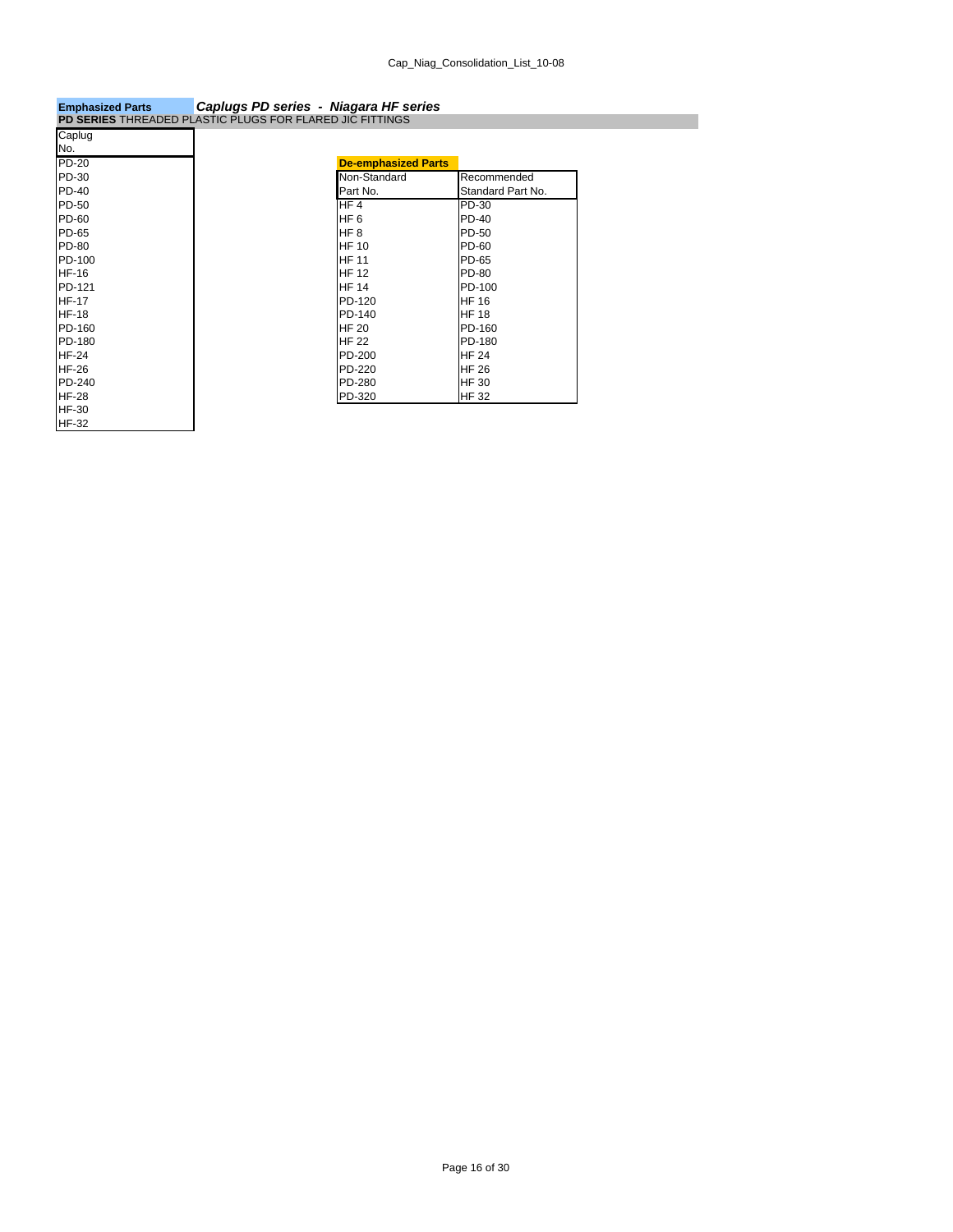### **Emphasized Parts** *Caplugs PDF series - Niagara FF series* **PDF SERIES** THREADED PLASTIC PLUGS FOR FLAT-FACED O-RING HYDRAULIC FITTINGS Caplug

| Capiuy         |                            |                   |
|----------------|----------------------------|-------------------|
| No.            | <b>De-emphasized Parts</b> |                   |
| PDE-6          | Non-Standard               | Recommended       |
| <b>PDF-60</b>  | Part No.                   | Standard Part No. |
| <b>PDF-80</b>  | FF <sub>6</sub>            | PDF-60            |
| PDF-100        | FF <sub>8</sub>            | <b>PDF-80</b>     |
| <b>PDF-120</b> | FF 10                      | PDF-100           |
| PDF-160        | <b>FF12</b>                | PDF-120           |
|                | <b>FF16</b>                | <b>PDF-160</b>    |

### **Emphasized Parts** *Caplugs PDI series - Niagara HT series* **PDI SERIES** THREADED PLASTIC PLUGS FOR INVERTED FLARED FITTINGS

| Caplug         |                            |                   |  |  |
|----------------|----------------------------|-------------------|--|--|
| No.            | <b>De-emphasized Parts</b> |                   |  |  |
| <b>PDI-21</b>  | Non-Standard               | Recommended       |  |  |
| PDI-31         | Part No.                   | Standard Part No. |  |  |
| <b>PDI-41</b>  | HT <sub>2</sub>            | <b>PDI-21</b>     |  |  |
| $PDI-51$       | HT <sub>4</sub>            | <b>PDI-31</b>     |  |  |
| PDI-66         | HT <sub>6</sub>            | <b>PDI-41</b>     |  |  |
| PDI-67         | HT <sub>8</sub>            | <b>PDI-51</b>     |  |  |
| <b>PDI-69</b>  | <b>HT 10</b>               | PDI-66            |  |  |
| <b>PDI-81</b>  | <b>HT 12</b>               | <b>PDI-81</b>     |  |  |
| <b>PDI-122</b> | <b>HT 16</b>               | <b>PDI-122</b>    |  |  |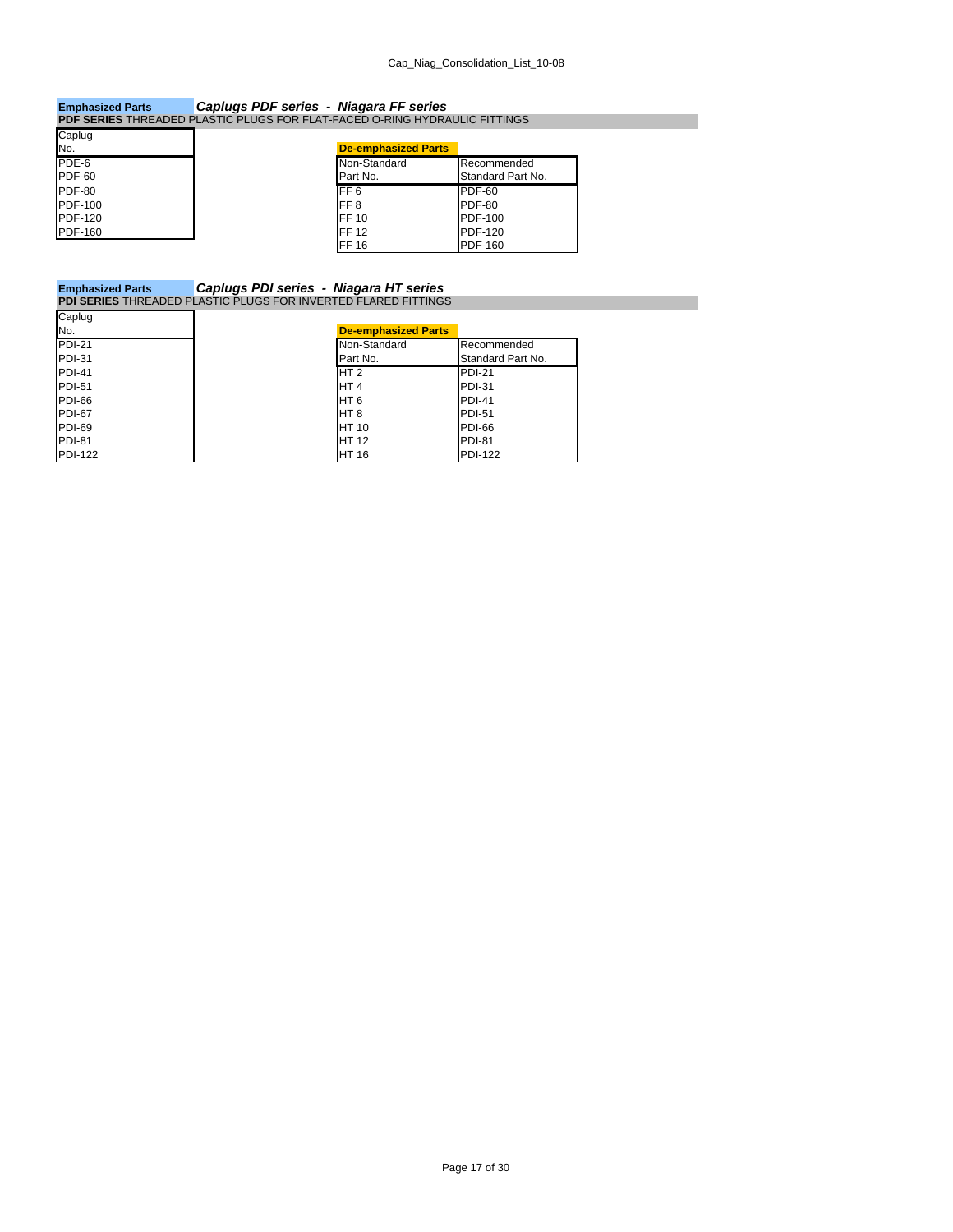| <b>Emphasized Parts</b> | Caplugs PIP series - Niagara IB series |  |
|-------------------------|----------------------------------------|--|
|                         |                                        |  |

| PIP SERIES PUSH-IN PLUGS |                            |                   |
|--------------------------|----------------------------|-------------------|
| Caplug                   |                            |                   |
| No.                      |                            |                   |
| PIP-1/4                  | <b>De-emphasized Parts</b> |                   |
| PIP-5/16                 | Non-Standard               | Recommended       |
| PIP-3/8                  | Part No.                   | Standard Part No. |
| PIP-7/16                 | IB <sub>6</sub>            | PIP-3/8           |
| PIP-1/2                  | IB <sub>7</sub>            | PIP-7/16          |
| PIP-9/16                 | IB <sub>8</sub>            | PIP-1/2           |
| PIP-5/8                  | <b>IB9</b>                 | PIP-9/16          |
| PIP-3/4                  | <b>IB 10</b>               | PIP-5/8           |
| PIP-7/8                  | <b>IB 12</b>               | <b>PIP-3/4</b>    |
| IB 16                    | <b>IB 14</b>               | <b>PIP-7/8</b>    |
| <b>IB 17</b>             |                            |                   |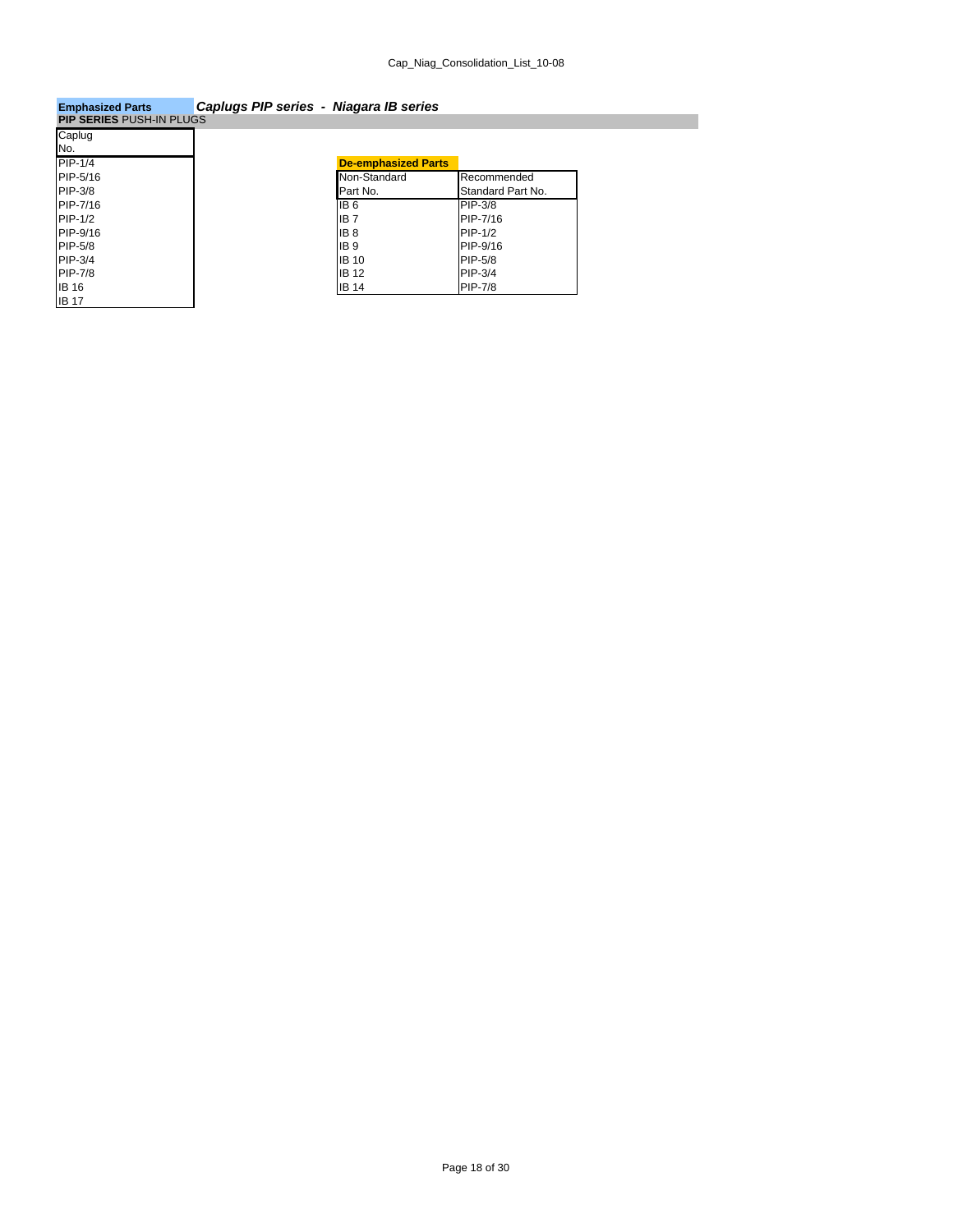| <b>Emphasized Parts</b>                       | Caplugs RC series - Niagara FT series |  |
|-----------------------------------------------|---------------------------------------|--|
| <b>RC SERIES CAPS FOR THREADED CONNECTORS</b> |                                       |  |

| <b>RU SERIES</b> CAPS FOR THREADED CONNECTORS |                            |              |
|-----------------------------------------------|----------------------------|--------------|
| Caplug                                        |                            |              |
| No.                                           |                            |              |
| FT 2211                                       | <b>De-emphasized Parts</b> |              |
| RC-6                                          | Non-Standard               | Recon        |
| FT 2210                                       | Part No.                   | Standa       |
| <b>RC-7</b>                                   | FT 221                     | <b>RC-11</b> |
| <b>RC-M12</b>                                 | FT 222                     | <b>RC-12</b> |
| <b>RC-8</b>                                   |                            |              |
| FT 2097                                       |                            |              |
| $RC-9$                                        |                            |              |
| <b>RC-10</b>                                  |                            |              |
| FT 220                                        |                            |              |
| <b>RC-11</b>                                  |                            |              |
| RC-11-7                                       |                            |              |
| <b>RC-11A</b>                                 |                            |              |
| <b>RC-M18</b>                                 |                            |              |
| <b>RC-12</b>                                  |                            |              |
| RC-12-10                                      |                            |              |
| <b>RC-13</b>                                  |                            |              |
| <b>RC-14</b>                                  |                            |              |
| RC-14-12                                      |                            |              |
| FT 201                                        |                            |              |
| <b>RC-16</b>                                  |                            |              |
| <b>RC-17</b>                                  |                            |              |
| FT 448-1                                      |                            |              |
| <b>RC-19</b>                                  |                            |              |
| <b>RC-21</b>                                  |                            |              |
| RC-21-11                                      |                            |              |
| <b>RC-23</b>                                  |                            |              |
| <b>RC-26</b>                                  |                            |              |
| <b>RC-27</b>                                  |                            |              |
| <b>RC-30</b>                                  |                            |              |
| <b>RC-40</b>                                  |                            |              |
| <b>RC-56</b>                                  |                            |              |

#### **De-emphasized Parts**<br>Non-Standard<br>Part No. RC-6 **Non-Standard** Recommended FT 2210 **Part No.** Part No. Standard Part No. RC-7 **ROUPLE ROUPLE ROUPLE ROUPLE ROUPLE ROUPLE ROUPLE ROUPLE ROUPLE ROUPLE ROUPLE ROUPLE ROUPLE ROUPLE ROUPLE**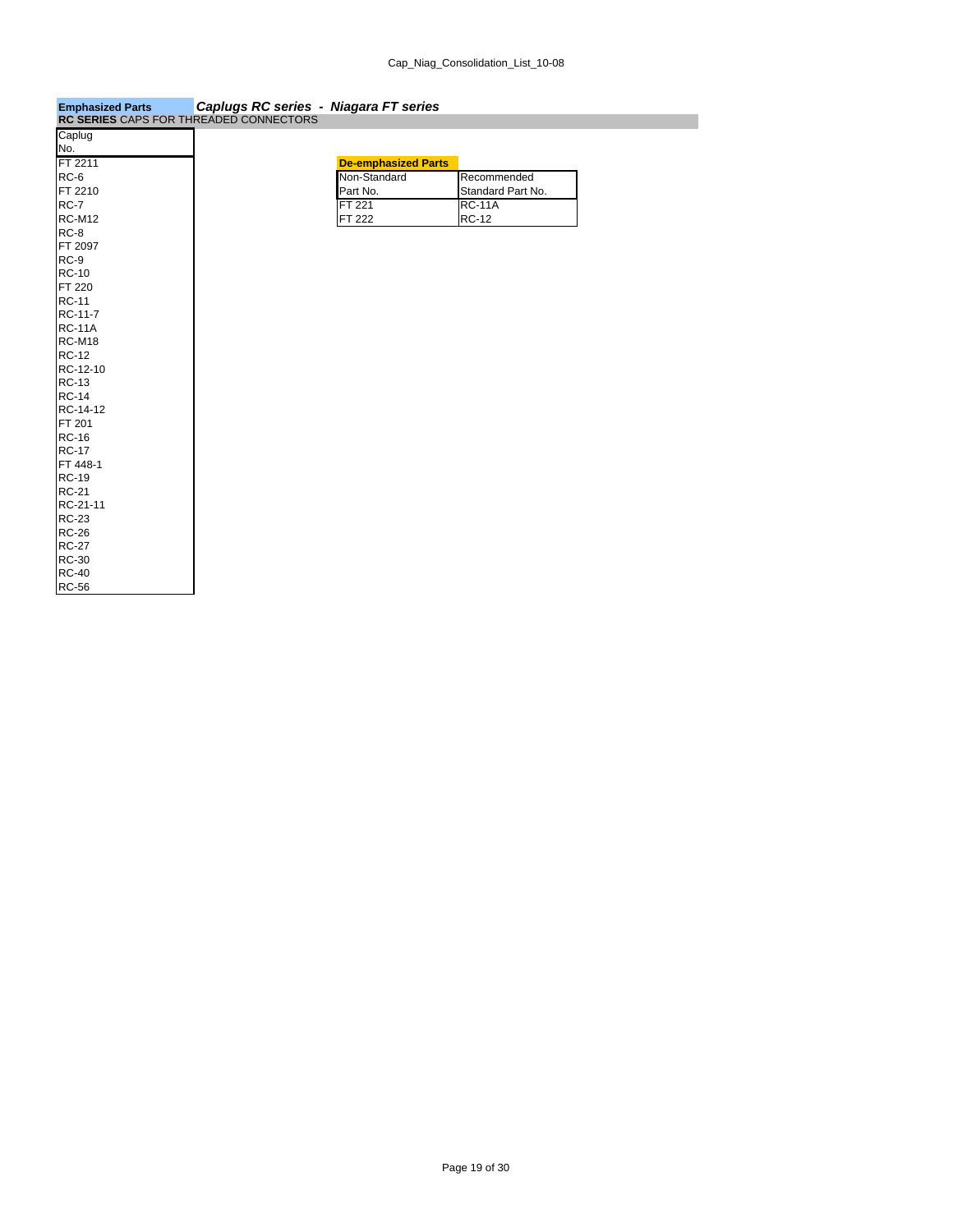## **Emphasized Parts** *Caplugs RCL series - Niagara FL series* **RCL SERIES** CAPS FOR THREADED CONNECTORS

|                     | ◡◠ | ັບ |  |
|---------------------|----|----|--|
| Caplug              |    |    |  |
| No.                 |    |    |  |
| $\overline{RCL}$ -2 |    |    |  |
| RCL-3               |    |    |  |
| RCL-4               |    |    |  |
| RCL-5               |    |    |  |
| RCL-6               |    |    |  |
| RCL-8L              |    |    |  |
| RCL-8               |    |    |  |
| RCL-9               |    |    |  |
| RCL-10L             |    |    |  |
| <b>RCL-10</b>       |    |    |  |
| <b>RCL-11</b>       |    |    |  |
| RCL-12L             |    |    |  |
| <b>RCL-12</b>       |    |    |  |
| RCL-14-50           |    |    |  |
| RCL-14              |    |    |  |
| RCL-16              |    |    |  |
| <b>RCL-18</b>       |    |    |  |
| <b>RCL-20</b>       |    |    |  |
| FL 160              |    |    |  |

| $RCL-2$<br><b>De-emphasized Parts</b><br>RCL-3<br>Non-Standard<br>Recommended<br>RCL-4<br>Part No.<br>Standard Part No.<br>RCL-5<br>RCL-2<br><b>FL 05</b><br>RCL-6<br>RCL-3<br><b>FL 10</b><br>RCL-8L<br>RCL-4<br><b>FL 20</b><br>RCL-8<br>RCL-5<br><b>FL 30</b><br>RCL-9<br>RCL-6<br><b>FL 40</b><br>RCL-10L<br>RCL-8<br><b>FL 60</b><br>RCL-10<br><b>RCL-10</b><br>FL 80<br><b>RCL-11</b><br><b>RCL-12</b><br><b>FL 100</b><br>RCL-12L<br><b>RCL-16</b><br>FL 120<br>RCL-12<br><b>FL 140</b><br><b>RCL-20</b><br>RCL-14-50<br><b>RCL-24</b><br><b>FL 160</b> | IVU. |  |  |
|----------------------------------------------------------------------------------------------------------------------------------------------------------------------------------------------------------------------------------------------------------------------------------------------------------------------------------------------------------------------------------------------------------------------------------------------------------------------------------------------------------------------------------------------------------------|------|--|--|
|                                                                                                                                                                                                                                                                                                                                                                                                                                                                                                                                                                |      |  |  |
|                                                                                                                                                                                                                                                                                                                                                                                                                                                                                                                                                                |      |  |  |
|                                                                                                                                                                                                                                                                                                                                                                                                                                                                                                                                                                |      |  |  |
|                                                                                                                                                                                                                                                                                                                                                                                                                                                                                                                                                                |      |  |  |
|                                                                                                                                                                                                                                                                                                                                                                                                                                                                                                                                                                |      |  |  |
|                                                                                                                                                                                                                                                                                                                                                                                                                                                                                                                                                                |      |  |  |
|                                                                                                                                                                                                                                                                                                                                                                                                                                                                                                                                                                |      |  |  |
|                                                                                                                                                                                                                                                                                                                                                                                                                                                                                                                                                                |      |  |  |
|                                                                                                                                                                                                                                                                                                                                                                                                                                                                                                                                                                |      |  |  |
|                                                                                                                                                                                                                                                                                                                                                                                                                                                                                                                                                                |      |  |  |
|                                                                                                                                                                                                                                                                                                                                                                                                                                                                                                                                                                |      |  |  |
|                                                                                                                                                                                                                                                                                                                                                                                                                                                                                                                                                                |      |  |  |
|                                                                                                                                                                                                                                                                                                                                                                                                                                                                                                                                                                |      |  |  |
|                                                                                                                                                                                                                                                                                                                                                                                                                                                                                                                                                                |      |  |  |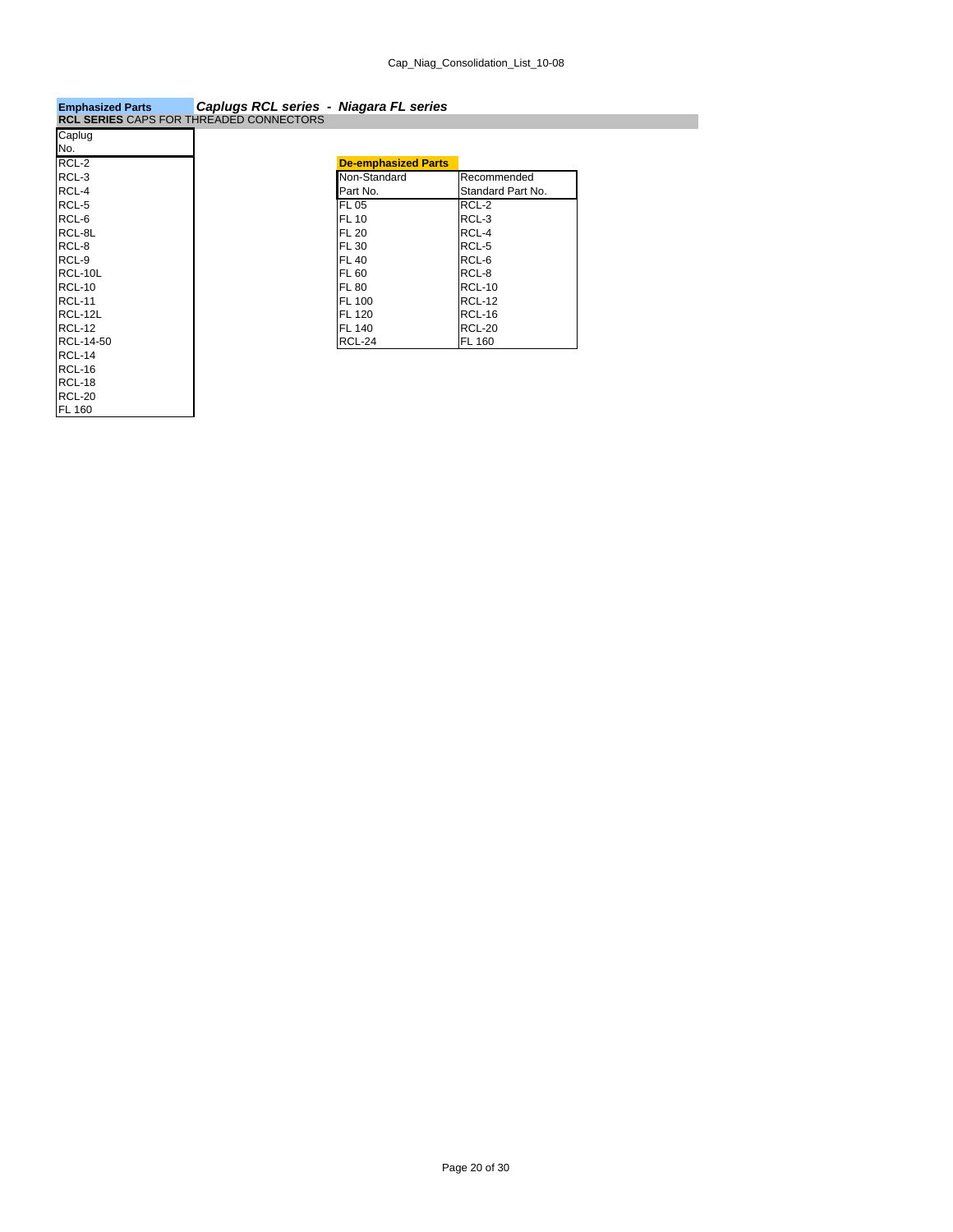| <b>Emphasized Parts</b>                        | Caplugs RER series - Niagara RC series |  |
|------------------------------------------------|----------------------------------------|--|
| <b>RER SERIES PLUGS FOR RECTANGULAR TUBING</b> |                                        |  |

| .                       |  |                            |                   |
|-------------------------|--|----------------------------|-------------------|
| Caplug                  |  |                            |                   |
| No.                     |  |                            |                   |
| RER-1/2x1-16-18         |  | <b>De-emphasized Parts</b> |                   |
| RC-0515                 |  | Non-Standard               | Recommended       |
| REC-5/8x1-1/4-14        |  | Part No.                   | Standard Part No. |
| RER-5/8x1-3/8-14-20     |  | RC-1015                    | RER-1x1-1/2-14-20 |
| RER-3/4x1-1/2-14-20     |  |                            |                   |
| RER-1x1-1/4-14-20       |  |                            |                   |
| RER-1x1-1/2-10-14       |  |                            |                   |
| RER-1x1-1/2-14-20       |  |                            |                   |
| RER-1x2-10-14           |  |                            |                   |
| RER-1x2-14-20           |  |                            |                   |
| RC-1020-3               |  |                            |                   |
| RC-1025                 |  |                            |                   |
| RER-1x2-1/2-16-18       |  |                            |                   |
| RER-1x3-14-20           |  |                            |                   |
| RER-1-1/2x2-10-14       |  |                            |                   |
| RER-1-1/2x2-1/2-12-16   |  |                            |                   |
| RC-1530-1               |  |                            |                   |
| RER-1-1/2x3-1/2-10-14   |  |                            |                   |
| RER-2x2-1/2-10-14       |  |                            |                   |
| RER-2x3-6-8             |  |                            |                   |
| RER-2x3-10-14           |  |                            |                   |
| RC-2030                 |  |                            |                   |
| RC-2040-2               |  |                            |                   |
| RER-40x80-3-4mm         |  |                            |                   |
| RER-2x4-6-12 (50x100mm) |  |                            |                   |
| RC-2040-1               |  |                            |                   |
| RC-2040                 |  |                            |                   |
| RC-2050-3               |  |                            |                   |
| RC-2050-4               |  |                            |                   |
| RER-3x4-6-8             |  |                            |                   |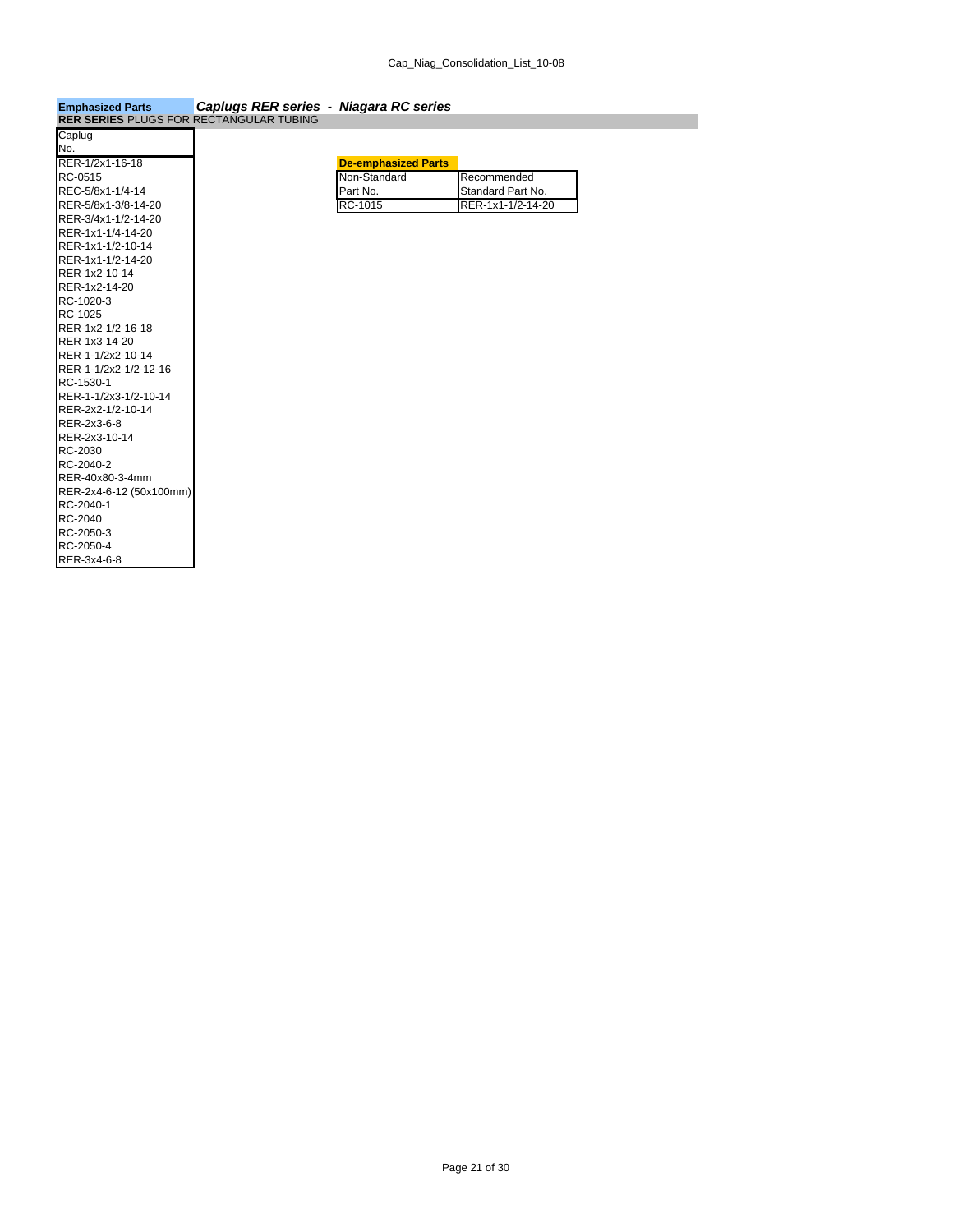## **Emphasized Parts** *Caplugs RP series - Niagara TF series* **RP SERIES** PLUGS FOR AUTOMOTIVE TUBE ASSEMBLIES

| <u>NE JENIEJ FLUGOTUR AUTOMOTIVE TUDE AJJEMBLIEJ</u> |                            |
|------------------------------------------------------|----------------------------|
| Caplug                                               |                            |
| No.                                                  |                            |
| RP-7-14                                              | <b>De-emphasized Parts</b> |
| <b>TF 7-1</b>                                        | Non-Standard               |
| RP-8-13                                              | Part No.                   |
| TF <sub>8</sub>                                      | RP-7-20                    |
| <b>TF 10</b>                                         | RP-8-20                    |
| <b>TF 12-2</b>                                       | <b>RP-10</b>               |
| <b>TF 12</b>                                         | <b>RP-12</b>               |
| <b>TF 14-3</b>                                       | <b>RP-14</b>               |
| <b>TF 14</b>                                         |                            |
| TF <sub>9</sub>                                      |                            |
| <b>TF 17-2</b>                                       |                            |
| TF 21-1                                              |                            |
| <b>TF 26</b>                                         |                            |
| <b>TF 30</b>                                         |                            |
| RP-M16x1.5*                                          |                            |

| RP-7-14 | <b>De-emphasized Parts</b> |                   |
|---------|----------------------------|-------------------|
| TF 7-1  | Non-Standard               | Recommended       |
| RP-8-13 | Part No.                   | Standard Part No. |
| TF 8    | RP-7-20                    | TF 7-1            |
| TF 10   | RP-8-20                    | TF 8              |
| TF 12-2 | <b>RP-10</b>               | <b>TF 10</b>      |
| TF 12   | <b>RP-12</b>               | <b>TF 12</b>      |
| TF 14-3 | <b>RP-14</b>               | <b>TF 14</b>      |
|         |                            |                   |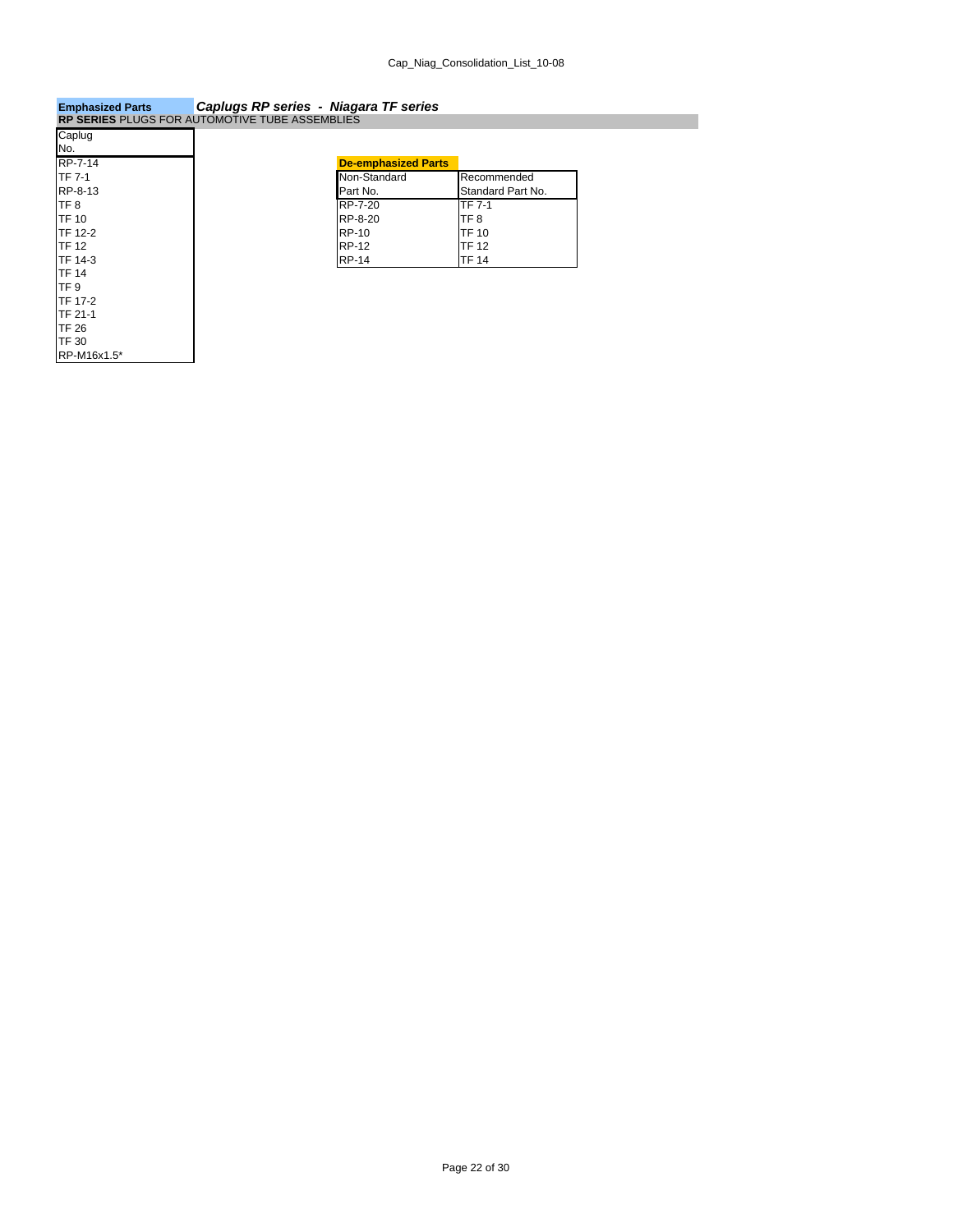| <b>Emphasized Parts</b>             |                      | Caplugs SC series - Niagara Sleeve Cap series |                         |
|-------------------------------------|----------------------|-----------------------------------------------|-------------------------|
| SC SERIES SLEEVE CAPS FOR TUBE ENDS |                      |                                               |                         |
| Caplug<br>No.                       | Caplug<br>No. Cont.  |                                               |                         |
| SC-5/64                             | 138-L                | <b>De-emphasized Parts</b>                    |                         |
| SC-3/32                             | SC-1-1/16            | Non-Standard                                  | Recommended             |
| SC-1/8                              | 224                  | Part No.                                      | Standard Part No.       |
| $211-L$                             | $SC-1-1/8$           | 211-B                                         | $SC-1/8$                |
| SC-5/32                             | SC-1-1/8-21          | 212-C                                         | SC-5/32                 |
| 212-S                               | SC-1-3/16            | 213-D                                         | SC-3/16-10              |
| SC-3/16-5                           | 289-S                | 214-E                                         | SC-1/4-14               |
| 213-S                               | 1831                 | 215-F                                         | SC-5/16                 |
| SC-3/16-10                          | SC-1-1/4             | 216-H                                         | $SC-3/8$                |
| SC-3/16-16<br>213-R                 | 289-M<br>289-L       | 1031<br>217                                   | SC-7/16-8<br>SC-7/16-14 |
| SC-7/32                             | SC-1-5/16-12         | 218-S                                         | $SC-1/2-8$              |
| SC-1/4-4                            | SC-1-5/16            | 218                                           | SC-1/2-14               |
| SC-1/4-7                            | 760                  | SC-9/16-14                                    | 219                     |
| 214-S                               | $SC-1-3/8$           | 220                                           | SC-5/8                  |
| SC-1/4-14                           | 428                  | 221                                           | SC-11/16                |
| SC-1/4-16                           | 428-2                | 222                                           | $SC-3/4$                |
| 274-G                               | 290                  | 223                                           | SC-13/16                |
| SC-9/32                             | 290-L                | 201                                           | <b>SC-7/8</b>           |
| 1805                                | 1975                 | 138-2                                         | <b>SC-1</b>             |
| SC-5/16                             | $SC-1-5/8$           | 448                                           | SC-1-1/16               |
| 216-T                               | 291-L                | 289                                           | SC-1-1/4                |
| 155                                 | $291 - 2$            | 1783                                          | SC-1-5/16               |
| $SC-3/8$                            | 1008                 | 225                                           | SC-1-3/8                |
| 216-L                               | $SC-1-3/4$           | $SC-1-1/2$                                    | 290                     |
| 1030                                | $291 - 3$            | 291                                           | SC-1-5/8                |
| 773                                 | SC-1-7/8             | 1008-1                                        | SC-1-3/4                |
| SC-7/16-8<br>159                    | SC-1-29/32<br>$SC-2$ | 1699<br>327                                   | SC-1-7/8<br>SC-2-1/8    |
| SC-7/16-14                          | 226                  | 230                                           | SC-2-1/4                |
| 217-L                               | 226-L                | 227                                           | SC-2-1/2                |
| SC-7/16-16                          | 1025                 | 374                                           | SC-2-5/8                |
| 157                                 | SC-2-1/8             | 232                                           | SC-2-3/4                |
| 161                                 | SC-2-1/4             | 387                                           | SC-3                    |
| SC-1/2-8                            | 1365                 | 373                                           | SC-3-1/8                |
| SC-1/2-14                           | $SC-2-3/8$           | 1540                                          | $SC-4$                  |
| SC-1/2-24                           | $SC-2-1/2$           | 377                                           | SC-4-1/8                |
| 176                                 | SC-2-9/16            |                                               |                         |
| SC-9/16-9                           | 372                  |                                               |                         |
| 219-S                               | $SC-2-5/8$           |                                               |                         |
| 219                                 | SC-2-3/4             |                                               |                         |
| 1868                                | $SC-3$               |                                               |                         |
| $SC-5/8$                            | SC-3-1/8             |                                               |                         |
| 981                                 | 1528                 |                                               |                         |
| 220-H<br>220-U                      | SC-3-5/16<br>1563    |                                               |                         |
| 1834                                | 1521                 |                                               |                         |
| 221-S                               | SC-3-1/2             |                                               |                         |
| SC-11/16                            | 2215                 |                                               |                         |
| 222-S                               | $SC-3-5/8$           |                                               |                         |
| SC-3/4                              | SC-3-3/4             |                                               |                         |
| SC-3/4-16                           | $SC-4$               |                                               |                         |
| 1775                                | 1540                 |                                               |                         |
| 222-H                               | $SC-4-1/8$           |                                               |                         |
| 222-L                               | 1400                 |                                               |                         |
| SC-25/32                            | 1363                 |                                               |                         |
| 835                                 | $SC-5-1/8$           |                                               |                         |
| SC-13/16                            | SC-5-1/4             |                                               |                         |
| $201 - T$                           | 324-3                |                                               |                         |
| $201-S$                             |                      |                                               |                         |
| SC-7/8                              |                      |                                               |                         |
| 201-M                               |                      |                                               |                         |
| 748                                 |                      |                                               |                         |
| 1202                                |                      |                                               |                         |
| SC-15/16                            |                      |                                               |                         |
| 1784                                |                      |                                               |                         |
| 2003                                |                      |                                               |                         |
| 1364                                |                      |                                               |                         |
| 138                                 |                      |                                               |                         |
| $SC-1$                              |                      |                                               |                         |

| <b>De-emphasized Parts</b> |                   |
|----------------------------|-------------------|
| Non-Standard               | Recommended       |
| Part No.                   | Standard Part No. |
| 211-B                      | SC-1/8            |
| 212-C                      | SC-5/32           |
| 213-D                      | SC-3/16-10        |
| 214-E                      | SC-1/4-14         |
| 215-F                      | SC-5/16           |
| 216-H                      | SC-3/8            |
| 1031                       | SC-7/16-8         |
| 217                        | SC-7/16-14        |
| 218-S                      | $SC-1/2-8$        |
| 218                        | SC-1/2-14         |
| SC-9/16-14                 | 219               |
| 220                        | $SC-5/8$          |
| 221                        | SC-11/16          |
| 222                        | SC-3/4            |
| 223                        | SC-13/16          |
| 201                        | SC-7/8            |
| 138-2                      | $SC-1$            |
| 448                        | SC-1-1/16         |
| 289                        | $SC-1-1/4$        |
| 1783                       | $SC-1-5/16$       |
| 225                        | SC-1-3/8          |
| $SC-1-1/2$                 | 290               |
| 291                        | $SC-1-5/8$        |
| 1008-1                     | SC-1-3/4          |
| 1699                       | SC-1-7/8          |
| 327                        | $SC-2-1/8$        |
| 230                        | SC-2-1/4          |
| 227                        | SC-2-1/2          |
| 374                        | $SC - 2 - 5/8$    |
| 232                        | SC-2-3/4          |
| 387                        | $SC-3$            |
| 373                        | SC-3-1/8          |
| 1540                       | $SC-4$            |
| 377                        | SC-4-1/8          |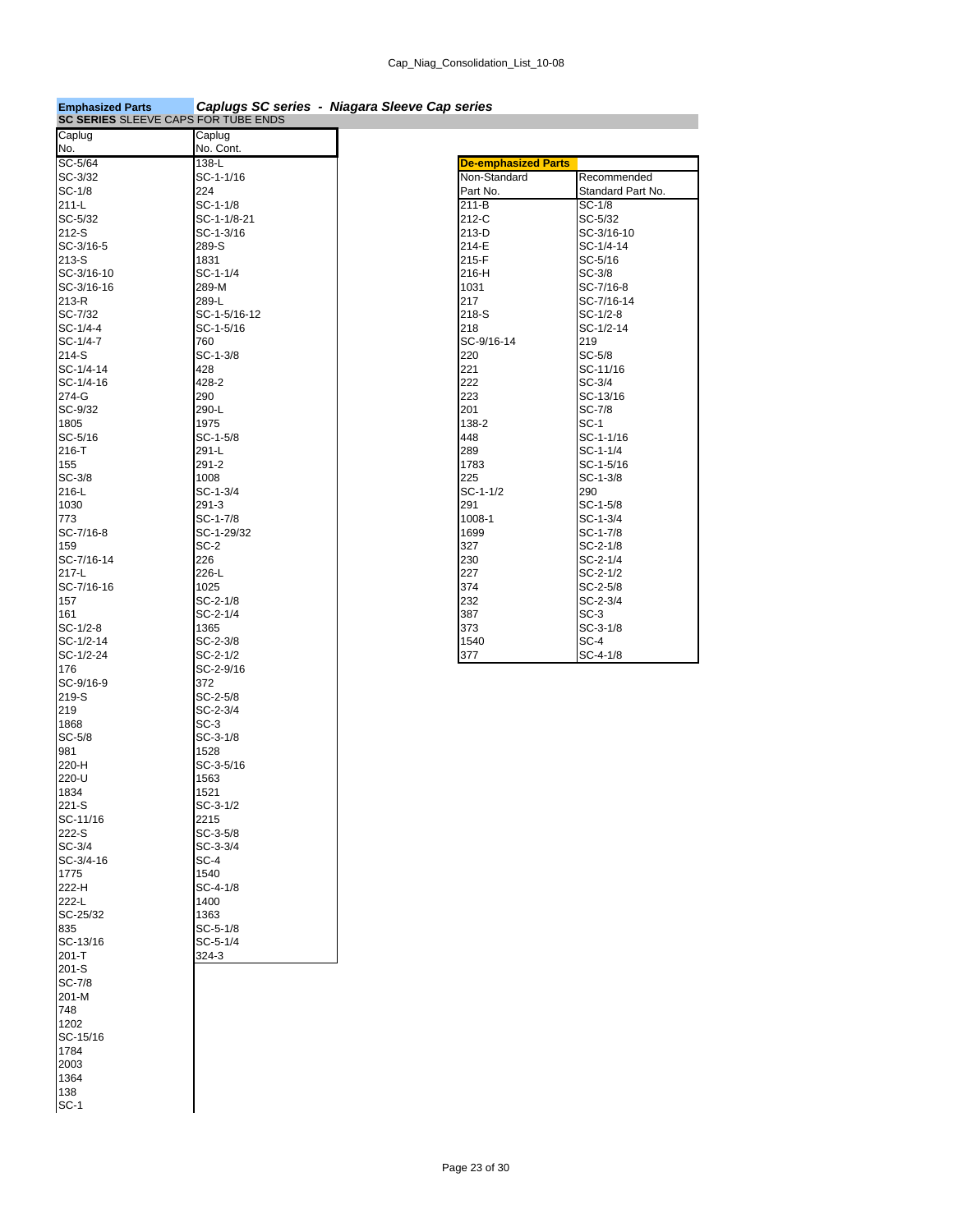| SEC SERIES ELECTROSTATIC-FREE CAPS FOR THREADED CONNECTORS |                            |                   |
|------------------------------------------------------------|----------------------------|-------------------|
| Caplug                                                     |                            |                   |
| No.                                                        | <b>De-emphasized Parts</b> |                   |
| <b>SEC-04</b>                                              | Non-Standard               | Recommended       |
| <b>SEC-05</b>                                              | Part No.                   | Standard Part No. |
| SEC-06                                                     | MSS4                       | SEC-04            |
| <b>SEC-08</b>                                              | MSS <sub>5</sub>           | <b>SEC-05</b>     |
| <b>SEC-09</b>                                              | MSS6                       | SEC-06            |
| <b>SEC-10</b>                                              | MSS8R                      | SEC-08            |
| <b>SEC-12</b>                                              | MSS9                       | SEC-09            |
| <b>SEC-14</b>                                              | MSS10R                     | <b>SEC-10</b>     |
| <b>SEC-16</b>                                              | MSS12R                     | <b>SEC-12</b>     |
| <b>SEC-18</b>                                              | MSS14R                     | <b>SEC-14</b>     |
| <b>SEC-19</b>                                              | MSS16R                     | <b>SEC-16</b>     |
| <b>SEC-20</b>                                              | MSS18R                     | <b>SEC-18</b>     |
| <b>SEC-22</b>                                              | MSS19                      | <b>SEC-19</b>     |
| <b>SEC-23</b>                                              | MSS20R                     | <b>SEC-20</b>     |
| <b>SEC-24</b>                                              | MSS22R                     | <b>SEC-22</b>     |
| <b>SEC-25</b>                                              | MSS23                      | SEC-23            |
| <b>SEC-26</b>                                              | MSS24R                     | <b>SEC-24</b>     |
| <b>SEC-28</b>                                              | MSS25                      | <b>SEC-25</b>     |
| <b>SEC-32</b>                                              | MSS26                      | SEC-26            |
| <b>SEC-36</b>                                              | MSS28R                     | <b>SEC-28</b>     |
| <b>SEC-40</b>                                              | MSS32R                     | <b>SEC-32</b>     |
| <b>SEC-44</b>                                              | MSS36R                     | SEC-36            |
| <b>SEC-48</b>                                              | MSS40R                     | <b>SEC-40</b>     |
|                                                            | MSS44R                     | <b>SEC-44</b>     |
|                                                            | MSS48R                     | <b>SEC-48</b>     |

# **Emphasized Parts** *Caplugs SEC series - Niagara MSS R series*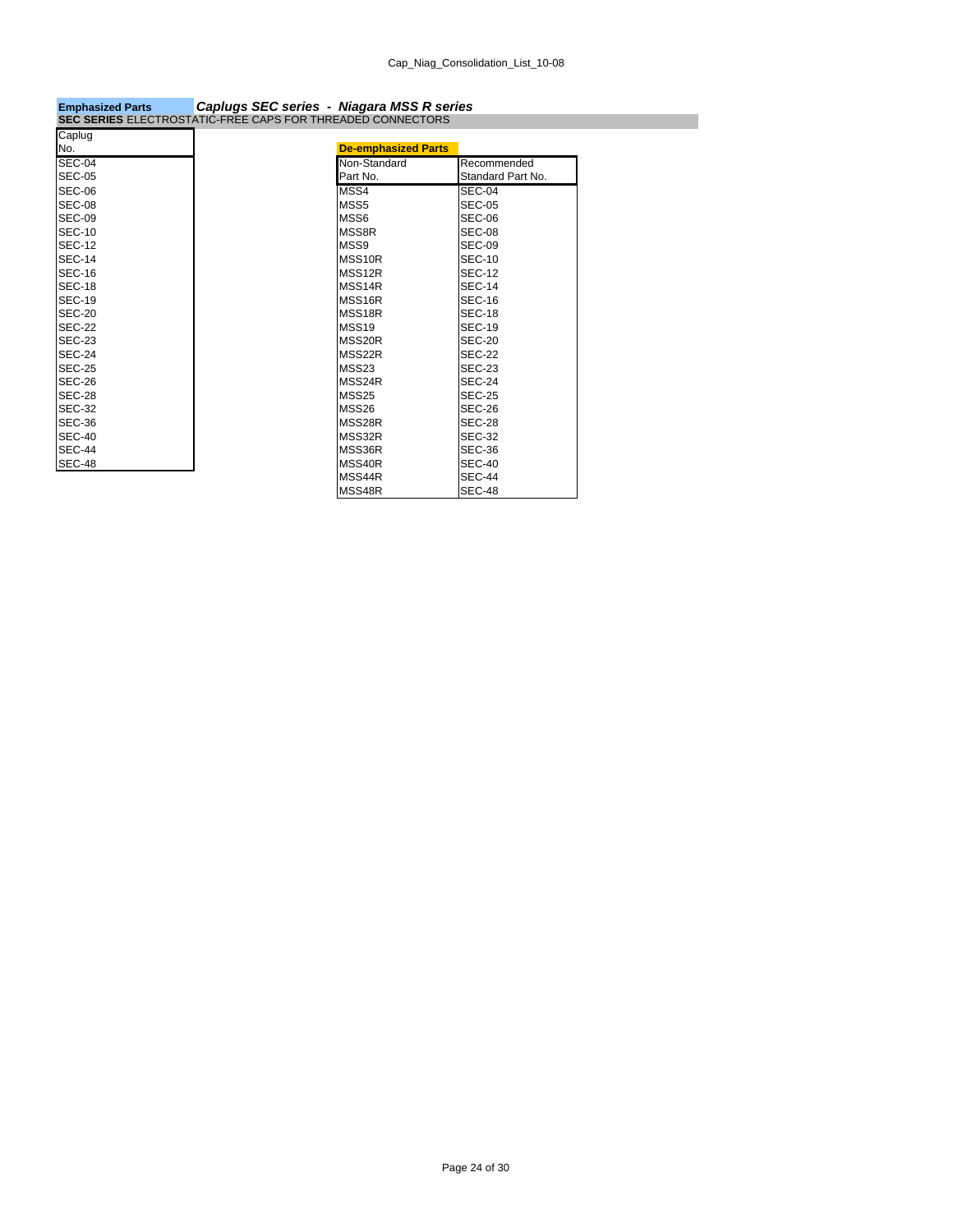## **Emphasized Parts** *Caplugs SF series - Niagara CC series* **SF SERIES** CAPS FOR SPLIT-FLANGE CONNECTIONS

|                 | <b>SF SERIES</b> CAPS FOR SPLIT-FLANGE CONNECTIONS |
|-----------------|----------------------------------------------------|
| Caplug          |                                                    |
| No.             |                                                    |
| $SF-7$          | <b>De-emphasized Parts</b>                         |
| CC <sub>8</sub> | Non-Standard                                       |
| <b>SF-10</b>    | Part No.                                           |
| <b>SF-12</b>    | $SF-8$                                             |
| <b>SF-16</b>    | CC 12                                              |
| <b>SF-20</b>    | CC 16                                              |
| <b>SF-24</b>    | CC 20                                              |
| <b>SF-28</b>    | CC 24                                              |
| SF-32           | CC 32                                              |
| <b>SF-36</b>    | <b>SF-40</b>                                       |
| <b>CC 40</b>    | CC 48                                              |
| <b>SF-44</b>    |                                                    |
| <b>SF-48</b>    |                                                    |
| <b>SF-64</b>    |                                                    |

| <b>De-emphasized Parts</b> |                   |
|----------------------------|-------------------|
| Non-Standard               | Recommended       |
| Part No.                   | Standard Part No. |
| SF-8                       | CC 8              |
| CC 12                      | <b>SF-12</b>      |
| CC 16                      | <b>SF-16</b>      |
| CC 20                      | <b>SF-20</b>      |
| CC 24                      | <b>SF-24</b>      |
| CC 32                      | SF-32             |
| <b>SF-40</b>               | <b>CC 40</b>      |
| <b>CC 48</b>               | <b>SF-48</b>      |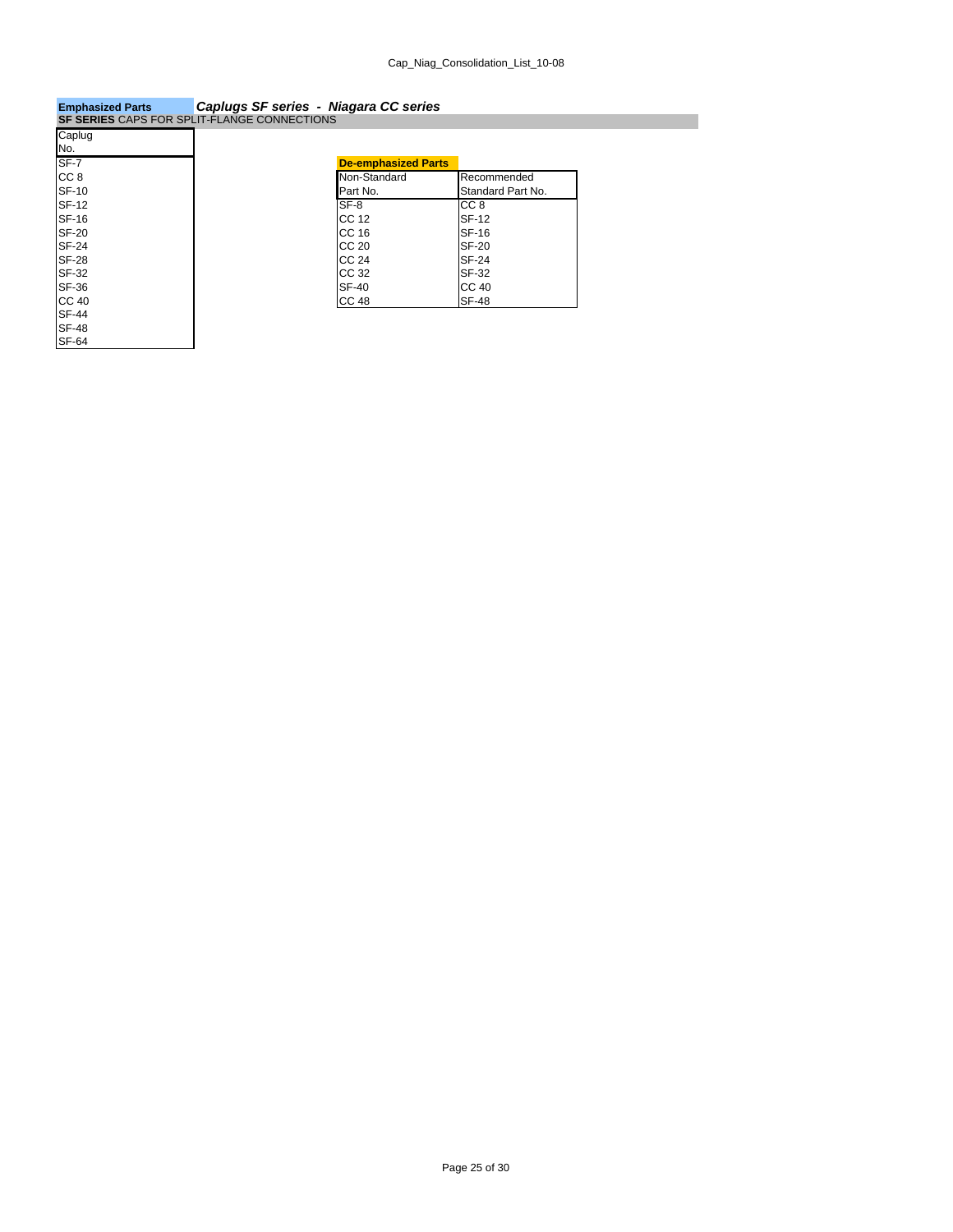## **Emphasized Parts** *Caplugs SQR series - Niagara SQ series* **SQR SERIES** PLUGS FOR SQUARE TUBING

| Caplug                 |                            |
|------------------------|----------------------------|
| No.                    |                            |
| SQR-1/2-16-18          | <b>De-emphasized Parts</b> |
| SQR-5/8-14-20          | Non-Standard               |
| SQR-3/4-10-14          | Part No.                   |
| SQR-3/4-14-20          | SQ4                        |
| SQR-7/8-14-20          | SQ <sub>5</sub>            |
| SQR-1-10-14            | SQ <sub>6</sub>            |
| SQR-1-10-14 THICK HEAD | SQ7                        |
| SQR-1-14-20            | SQ8                        |
| SQR-1-14-20 THICK HEAD | SQ8-1                      |
| SQR-1-1/8-14-20        | SQ <sub>9</sub>            |
| SOR-1-1/4-10-14        | SQ10                       |
| SQR-1-1/4-14-20        | SQ12                       |
| SQR-1-3/8-10-14        | SQ12-1                     |
| SQR-1-3/8-14-20        | SQ14                       |
| SQR-1-1/2-10-14        | SQ16                       |
| SQR-1-1/2-14-20        | SQ16-1                     |
| SQR-1-3/4-10-14        | SQ18-1                     |
| SQR-1-3/4-14-20        |                            |
| SQR-2-4-8              |                            |
| SQR-2-10-14            |                            |
| SQR-2-14-20            |                            |
| SQR-2-1/4-10-14        |                            |
| SQR-2-1/2-6-10         |                            |
| SQR-2-1/2-16-23        |                            |
| SQ-20-1                |                            |
| SQ-22-3                |                            |
| SQ-22-4                |                            |
| SQ-24-1                |                            |
| SQ-25-3                |                            |
| SQR-80MM               |                            |
| SQ-30-3                |                            |
| SQ-30-4                |                            |
| SQ-31-3                |                            |
| SQ-32-3                |                            |
| <b>SQR-100MM</b>       |                            |
| SQ-38                  |                            |
| SQR-5-3-10             |                            |
| SQR-6-3-10             |                            |

| SQR-1/2-16-18          | <b>De-emphasized Parts</b> |                   |
|------------------------|----------------------------|-------------------|
| SQR-5/8-14-20          | Non-Standard               | Recommended       |
| SOR-3/4-10-14          | Part No.                   | Standard Part No. |
| SQR-3/4-14-20          | SQ4                        | SQR-1/2-16-18     |
| SQR-7/8-14-20          | SQ <sub>5</sub>            | SQR-5/8-14-20     |
| SQR-1-10-14            | SQ <sub>6</sub>            | SQR-3/4-14-20     |
| SOR-1-10-14 THICK HEAD | SQ7                        | SQR-7/8-14-20     |
| SOR-1-14-20            | SQ8                        | SOR-1-14-20       |
| SOR-1-14-20 THICK HEAD | SQ8-1                      | SOR-1-10-14       |
| SQR-1-1/8-14-20        | SQ <sub>9</sub>            | SQR-1-1/8-14-20   |
| SOR-1-1/4-10-14        | SQ10                       | SQR-1-1/4-14-20   |
| SQR-1-1/4-14-20        | SQ12                       | SQR-1-1/2-14-20   |
| SOR-1-3/8-10-14        | SO <sub>12-1</sub>         | SQR-1-1/2-10-14   |
| SQR-1-3/8-14-20        | SQ14                       | SOR-1-3/4-14-20   |
| SQR-1-1/2-10-14        | SQ16                       | SQR-2-14-20       |
| SQR-1-1/2-14-20        | SQ16-1                     | SQR-2-10-14       |
| SQR-1-3/4-10-14        | SQ18-1                     | SQR-2-1/4-10-14   |
|                        |                            |                   |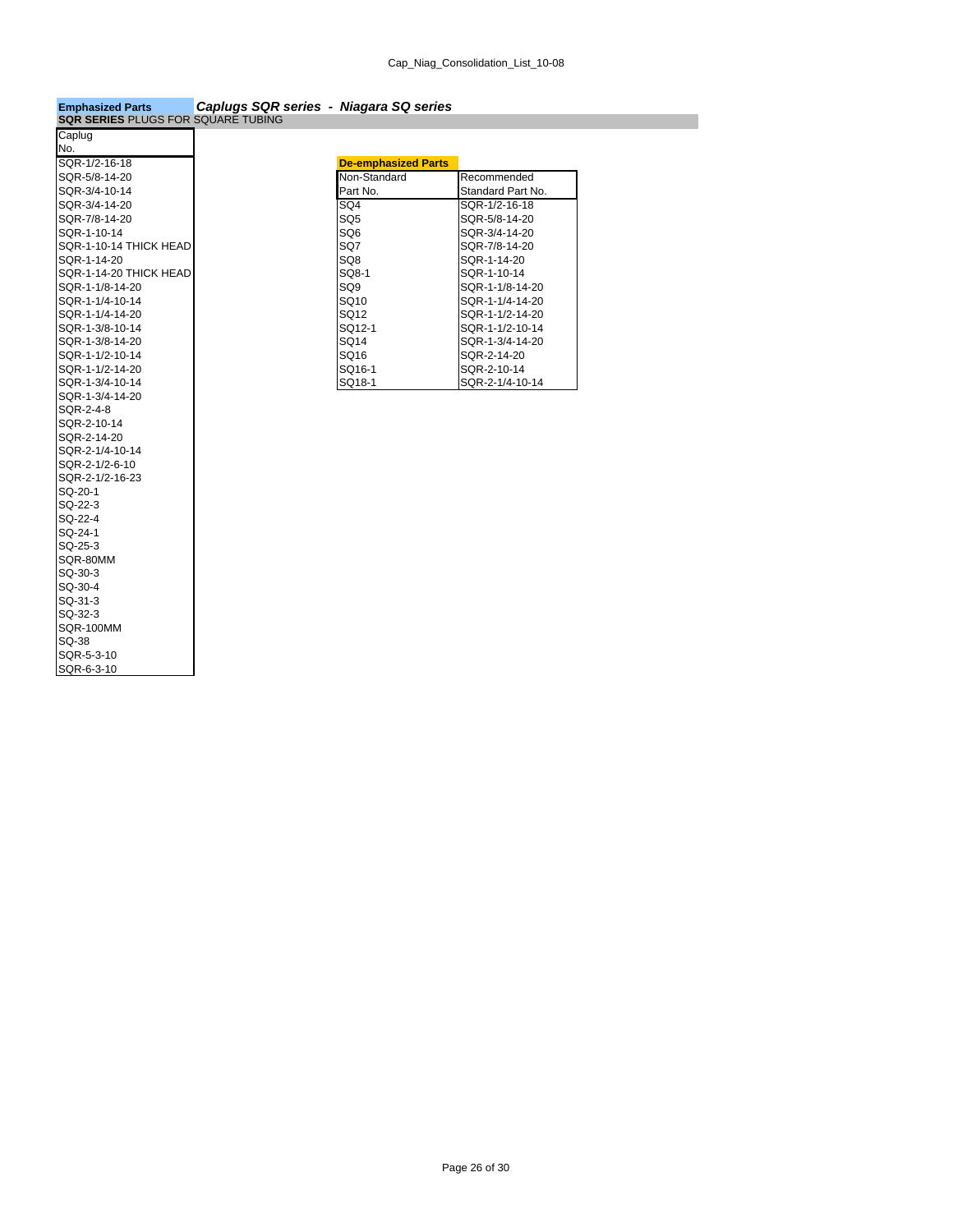## **Emphasized Parts** *Caplugs STP series - Niagara PP series* **STP SERIES** SHALLOW TUBE PLUGS FOR PACKAGING TUBES

| Caplug          |                            |
|-----------------|----------------------------|
| No.             |                            |
| STP-1-1/2       | <b>De-emphasized Parts</b> |
| STP-1-3/4       | Non-Standard               |
| STP-2           | Part No.                   |
| PP 2250         | PP 1500                    |
| STP-2-1/2       | PP 1750                    |
| PP 2750         | PP <sub>2</sub>            |
| PP <sub>3</sub> | PP 2500                    |
| STP-3-TRI       | STP-2-3/4                  |
| STP-3-1/4       | STP-3                      |
| PP 3500         | PP <sub>4</sub>            |
| STP-4           | PP <sub>5</sub>            |
| STP-5           | PP <sub>6</sub>            |
| STP-6           |                            |
| STP-6-1/16      |                            |
| PP <sub>8</sub> |                            |

| .               |                            |                   |
|-----------------|----------------------------|-------------------|
| STP-1-1/2       | <b>De-emphasized Parts</b> |                   |
| STP-1-3/4       | Non-Standard               | Recommended       |
| STP-2           | Part No.                   | Standard Part No. |
| PP 2250         | PP 1500                    | STP-1-1/2         |
| STP-2-1/2       | PP 1750                    | STP-1-3/4         |
| PP 2750         | PP <sub>2</sub>            | STP-2             |
| PP <sub>3</sub> | PP 2500                    | STP-2-1/2         |
| STP-3-TRI       | STP-2-3/4                  | PP 2750           |
| STP-3-1/4       | STP-3                      | PP <sub>3</sub>   |
| PP 3500         | PP <sub>4</sub>            | STP-4             |
| STP-4           | PP <sub>5</sub>            | STP-5             |
| STP-5           | PP <sub>6</sub>            | STP-6             |
|                 |                            |                   |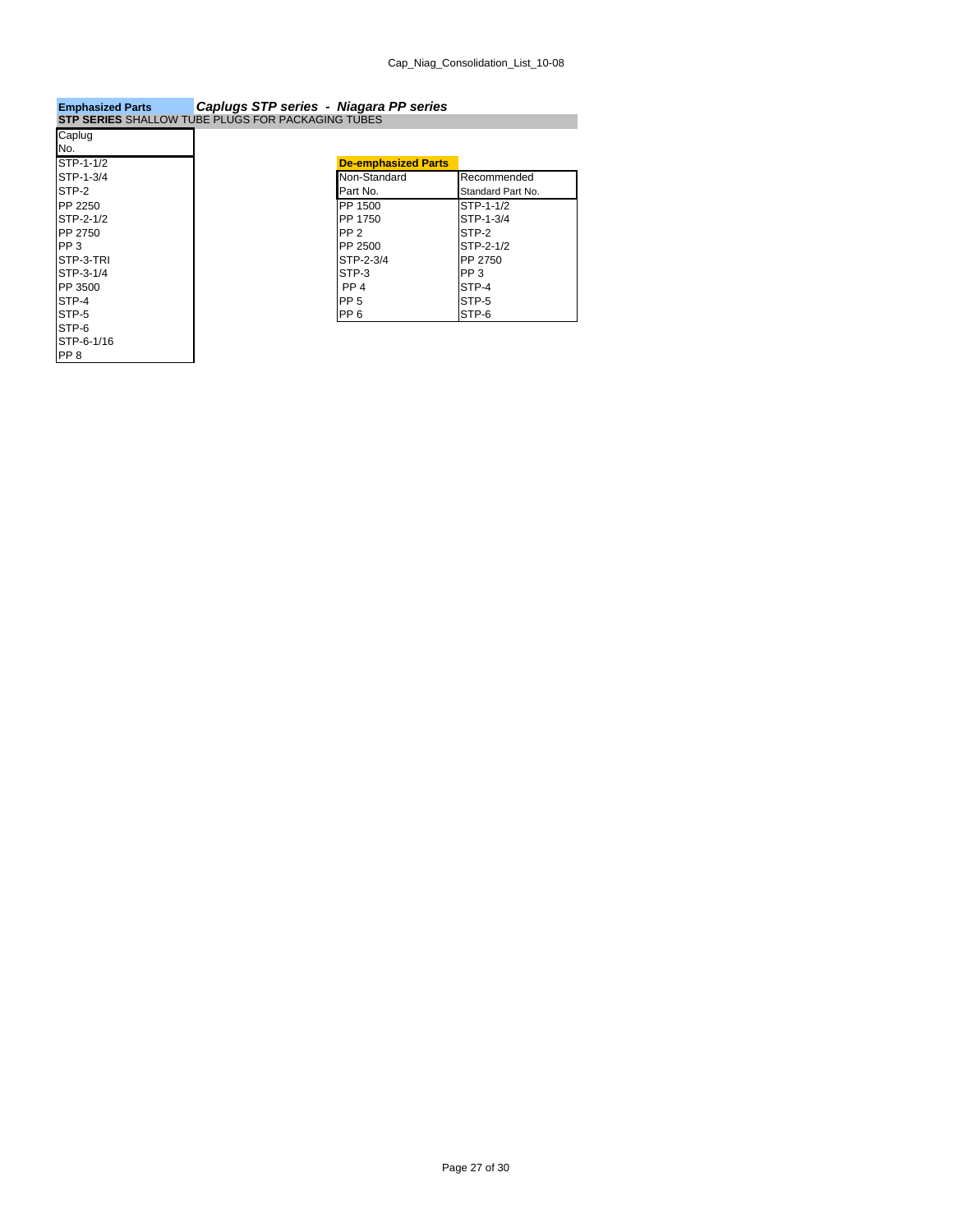| <b>Emphasized Parts</b> |  | Caplugs T series - Niagara Tapers series |
|-------------------------|--|------------------------------------------|
|-------------------------|--|------------------------------------------|

| <b>T SERIES TAPERED CAPS AND PLUGS</b> |           |            |                            |                   |
|----------------------------------------|-----------|------------|----------------------------|-------------------|
| Caplug                                 | Caplug    | Caplug     | <b>De-emphasized Parts</b> |                   |
| No.                                    | No. Cont. | No. Cont.  | Non-Standard               | Recommended       |
| $T-00$                                 | $T-17-S$  | T-1107     | Part No.                   | Standard Part No. |
| <b>T-00S</b>                           | 194       | 365        | 234-A                      | $T-00$            |
| $T-00-X$                               | $T-18$    | T-1108-S   | 235-C                      | $T-0$             |
| T-0                                    | 195-S     | $T-1108-X$ | 236-X                      | $T-1$             |
| $T-0-X$                                | $T-18-X$  | T-1109     | 236-L                      | $T-1-X$           |
| 235-V                                  | 255       | $T-1110$   | 237-Y                      | $T-2$             |
| 235-T                                  | 1972      | T-1120     | 229-Z                      | $T-2-X$           |
| $T-1$                                  | $T-21-A$  | T-1128     | 238-D                      | $T-3$             |
| $T-1-X$                                | $T-19$    |            | 239-E                      | $T-3-X$           |
|                                        |           | T-1133     |                            |                   |
| $T-2$                                  | $T-20$    | T-1137     | 181                        | $T-4$             |
| $T-2-S$                                | $T-20-S$  | T-1139     | 240                        | $T-4-X$           |
| $T-2-X$                                | 206       | T-1142     | 189                        | $T-5$             |
| $T-3$                                  | $T-210$   | 390        | 189-2                      | $T-5-X$           |
| $T-3-X$                                | 911       | $T-1143$   | 241                        | $T-6$             |
| $T-4$                                  | $T-21$    | T-1146     | 188                        | $T-6-X$           |
| $T-4-X$                                | $T-22-A$  | T-1314     | 242                        | $T-7$             |
| $T-5$                                  | 806       | T-1360     | 242-2                      | $T - 7 - X$       |
| 189-C                                  | $T-220$   |            | 243                        | T-8               |
| $T-5-X$                                | $T-22-S$  |            | 191                        | $T-8-X$           |
| $T-5-S$                                | 258-S     |            | 203                        | $T-9$             |
| T-6                                    | $T-221$   |            | 245                        | $T-9-X$           |
| $T-6-X$                                | $T-25-A$  |            | 246                        | $T-10$            |
| $T-6-S$                                | $T-230$   |            | 204                        | $T-11$            |
| $T-7$                                  | $T-24-S$  |            | 247                        | $T-11-X$          |
|                                        |           |            |                            |                   |
| $T - 7 - X$                            | 1230      |            | 192-2                      | $T-12$            |
| $T-8$                                  | $T-240$   |            | 248                        | $T-12-X$          |
| $T-8-S$                                | 708       |            | 249-1                      | $T-13-A$          |
| $T-8-X$                                | $T-33-A$  |            | 249                        | $T-13$            |
| T-9                                    | 265       |            | 153                        | $T-13-X$          |
| $T-9-X$                                | $T-250$   |            | 193                        | $T-14$            |
| $T-9-S$                                | 263       |            | 250-S                      | $T-14-X$          |
| 710                                    | $T-43-A$  |            | 251                        | $T-15$            |
| $T-10$                                 | $T-33-A1$ |            | 205                        | $T-15-X$          |
| $T-10S$                                | $T-43-X$  |            | 195-F                      | $T-18$            |
| $T-11$                                 | 267       |            | 196                        | $T-19$            |
| $T-11-X$                               | $T-44$    |            | 256                        | $T-210$           |
| $T-15-A$                               | 2156      |            | 257                        | $T-21$            |
| T-11-S                                 | 862       |            | 258                        | $T-220$           |
| 192-2-C                                | 208       |            | 259                        | $T-22-S$          |
|                                        |           |            |                            |                   |
| $T-12$                                 | T-45-A    |            | 260                        | $T-221$           |
| 192-1                                  | $T-500$   |            | 262                        | $T-25-A$          |
| $T-12-X$                               | $T-53$    |            | 261                        | $T-230$           |
| 249-2                                  | $T-55-A$  |            | 207                        | $T-240$           |
| 277                                    | 228       |            | 266                        | $T-43-A$          |
| $T-13-A$                               | $T-57-A$  |            | 264                        | $T-33-A-1$        |
| $T-13$                                 | T-96-A    |            | 199                        | $T-44$            |
| 249-W                                  | $T-501$   |            | 268                        | $T-500$           |
| $T-13-X$                               | T-1050    |            | 2046                       | $T-53$            |
| 709                                    | $T-1051$  |            | 269                        | $T-55-A$          |
| $T-14$                                 | T-1052    |            | 270                        | $T-57-A$          |
| T-16-A                                 | $T-502$   |            | 209                        | $T-96-A$          |
| $T-14-X$                               | T-1063    |            | 200                        | $T-501$           |
| 250-SW                                 | T-1064    |            | 338                        | T-1050            |
| 250                                    | T-1067    |            | 341                        | T-1051            |
| $T-15$                                 | 406       |            | 339                        | $T-1052$          |
| $T-15-X$                               | T-1070    |            |                            | $T-502$           |
|                                        |           |            | 303                        |                   |
| T-17-A                                 | T-1072    |            | 340                        | T-1063            |
| 1153                                   | T-1076    |            | 405                        | T-1064            |
| $T-15-S$                               | T-1078    |            | 342                        | T-1072            |
| 252                                    | T-1079    |            | 343                        | T-1076            |
| T-16                                   | 407       |            | 344                        | T-1086            |
| 253                                    | T-1080    |            | 345                        | T-1088            |
| 253-2                                  | T-1084    |            | 346                        | T-1092            |
| 253-S                                  | T-1086    |            | 351                        | T-1097            |
| T-16-S                                 | T-1088    |            | 352                        | T-1103            |
| 727                                    | T-1090    |            | 366                        | T-1109            |
| $T-20-A$                               | T-1092    |            | 367                        | $T-1110$          |
| $T-17$                                 | T-1097    |            | 368                        | T-1120            |
| 254-S                                  | T-1100    |            | 369                        | T-1128            |
| 254                                    | T-1103    |            | 370                        | T-1139            |
|                                        |           |            |                            |                   |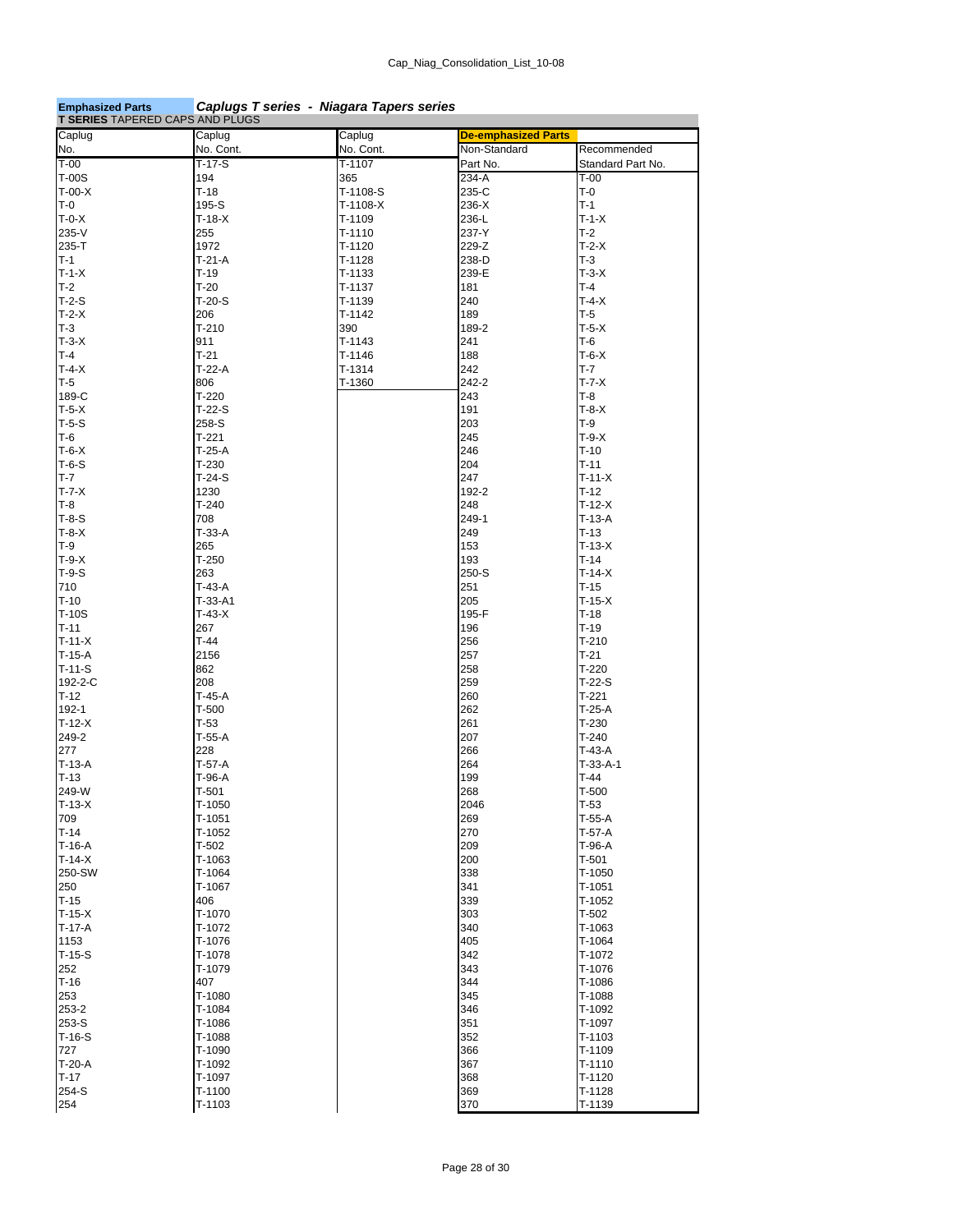### **Emphasized Parts** *Caplugs VFE series - Niagara EC series* **VFE SERIES** VINYL CAPS WITH FLAT ERGONOMIC PULL-TAB

| Caplug      |                            |
|-------------|----------------------------|
| No.         |                            |
| VFE-312-8   | <b>De-emphasized Parts</b> |
| VFE-320-10  | Non-Standard               |
| VFE-375-8   | Part No.                   |
| VFE-406-8   | EC 310-8                   |
| VFE-420-10  | EC 415-8                   |
| VFE-437-8   | EC 477-8                   |
| VFE-450-6   | EC 590-16                  |
| VFE-470-8   |                            |
| VFE-500-8   |                            |
| VFE-530-10  |                            |
| VFE-595-10  |                            |
| VFE-717-16  |                            |
| VFE-750-12  |                            |
| VFE-950-14  |                            |
| VFE-1000-10 |                            |
| VFE-1125-12 |                            |

| VFE-312-8  | <b>De-emphasized Parts</b> |                   |
|------------|----------------------------|-------------------|
| VFE-320-10 | Non-Standard               | Recommended       |
| VFE-375-8  | Part No.                   | Standard Part No. |
| VFE-406-8  | EC 310-8                   | VFE-312-8         |
| VFE-420-10 | <b>EC 415-8</b>            | VFE-406-8         |
| VFE-437-8  | EC 477-8                   | VFE-470-8         |
| VFE-450-6  | EC 590-16                  | VFE-595-10        |
|            |                            |                   |